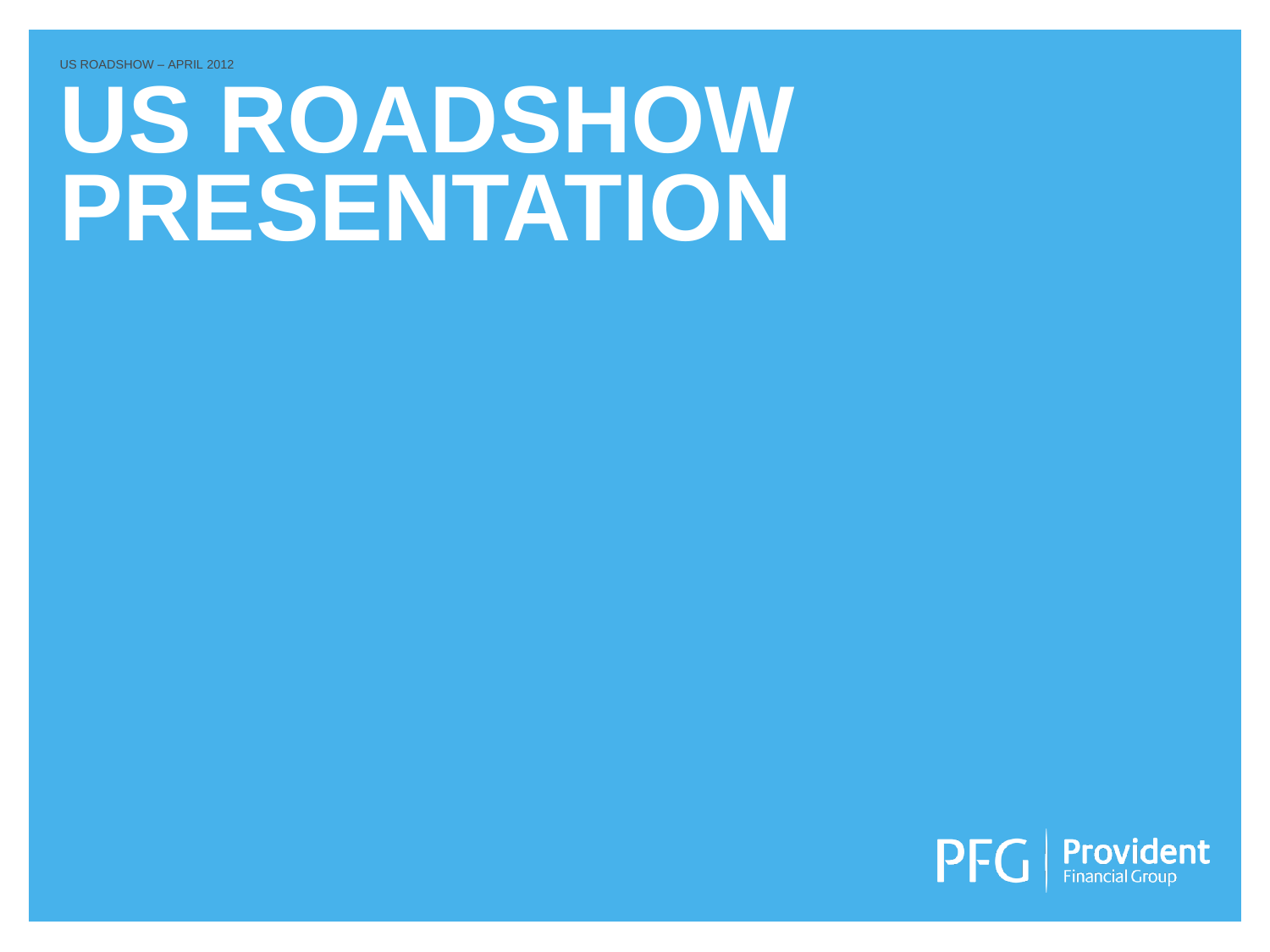# **Highlights**

#### **CONTINUED GOOD PROGRESS**

- Profit before tax up 12.2% to £162.1m and EPS up 14.0% to 89.6p
- Total dividend per share up 8.7% to 69.0p, 1.30 times covered and supported by strong capital generation
- Cautious approach to extending credit has continued to yield favourable impairment trends in both businesses
- Strong growth at Vanquis Bank backed by continued investment in customer acquisition programme
- Renewal of core bank facilities and retail deposits programme provide funding into 2015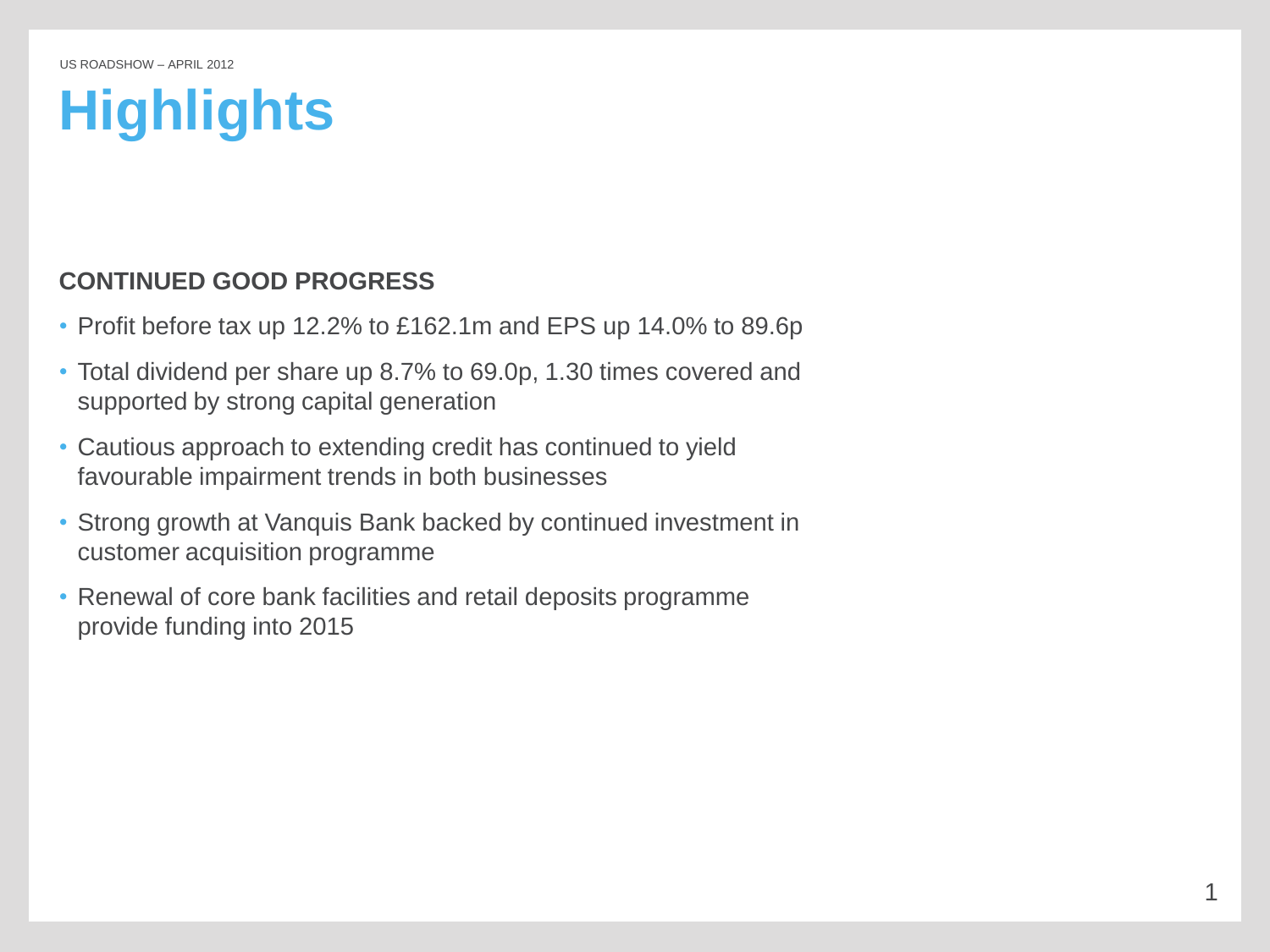#### **Market conditions and business positioning – Home-collected Credit**

#### **MARKET CONDITIONS**

- Competitive landscape unchanged
- Household disposable incomes under pressure from food, fuel and utility price increases
- Relatively cautious agent and customer behaviour is moderating the demand for credit
- Increase in unemployment less relevant to Home-collected Credit customer base as bias is towards more casual, temporary and part-time employment

#### **BUSINESS POSITIONING**

- Tighter credit standards applied to underwriting new customers and re-serving existing customers has improved credit quality and moderated growth
- Changes to agents' commission scheme has reinforced collections performance and focus on serving good-quality existing customers
- Business continues to seek opportunities for growth and greater operational efficiency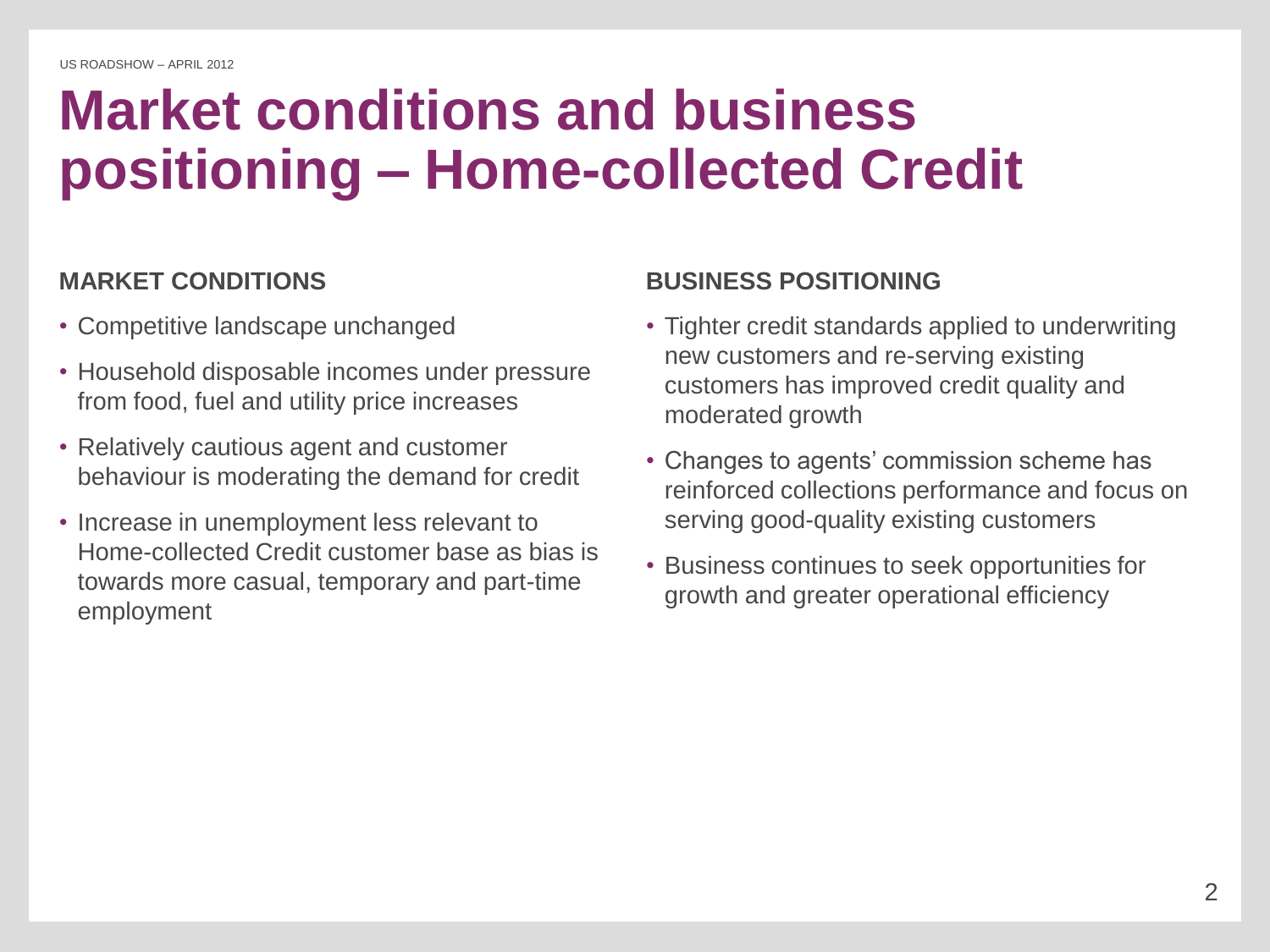#### **Market conditions and business positioning – Vanquis Bank**

#### **MARKET CONDITIONS**

- Vanquis Bank remains the most active participant in the underserved non-standard credit card market
- Strong flow of applications from both direct mail and internet channels
- No discernable impact to date from rising UK unemployment

#### **BUSINESS POSITIONING**

- No change to tight underwriting and credit line increase criteria which is supporting record low delinquency and above target returns
- Higher growth driven by more intensive customer acquisition programme since mid-2010
- Credit standards will remain unchanged in a weakening employment market
- 2012 business plan assumes unemployment will rise to 3 million with some moderation in margins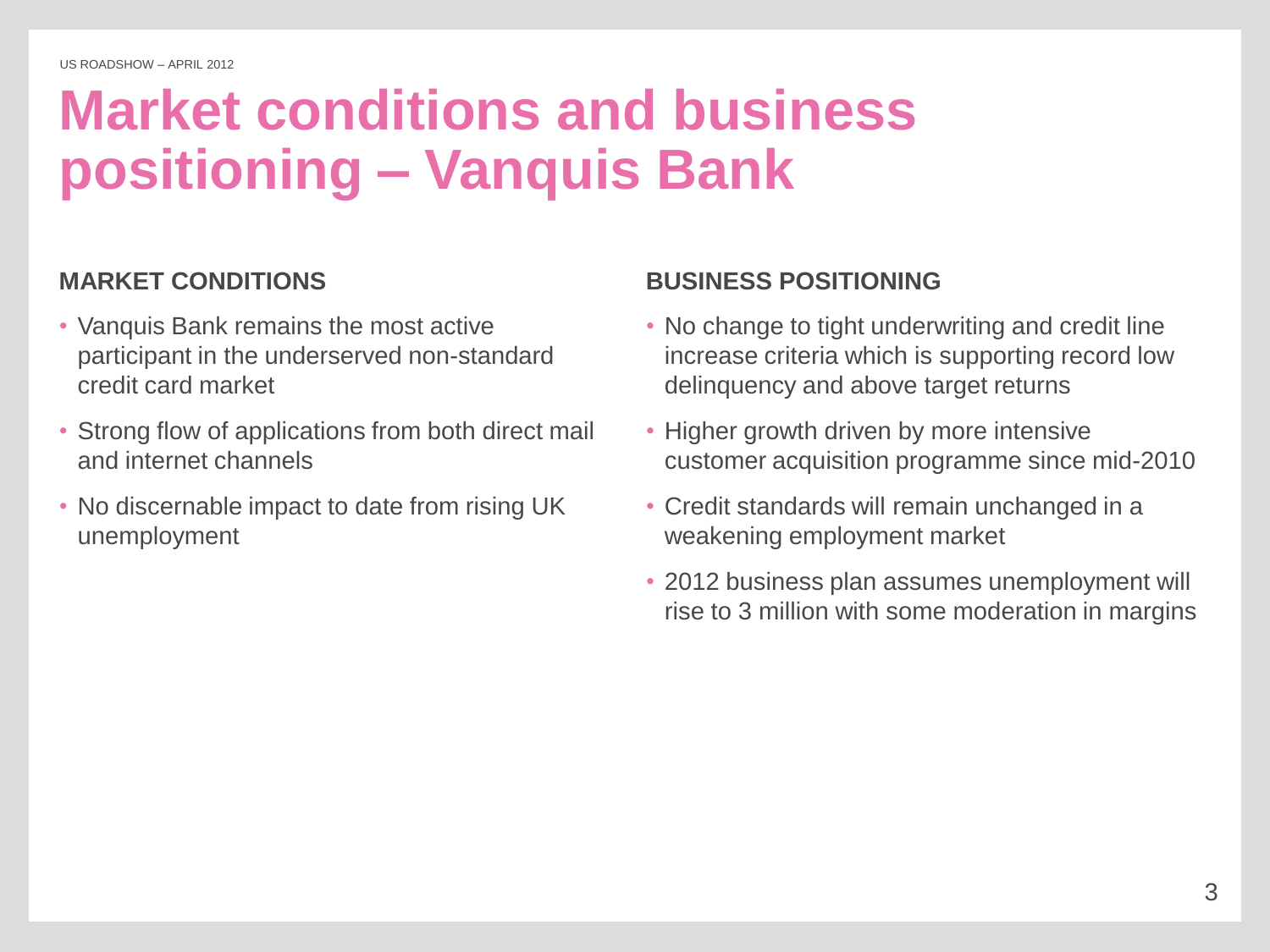#### **Group – Profit before tax**

| Year ended 31 December          | 2011           | *2010     | Change   |
|---------------------------------|----------------|-----------|----------|
|                                 | £m             | £m        | £m       |
| CCD:                            |                |           |          |
| Home-collected Credit           | 127.5          | $**129.1$ | (1.6)    |
| <b>Real Personal Finance</b>    | $\blacksquare$ | (1.8)     | 1.8      |
| <b>Total CCD</b>                | 127.5          | 127.3     | 0.2      |
|                                 |                |           |          |
| Vanquis Bank                    | 44.2           | 26.7      | 17.5     |
|                                 |                |           |          |
| Central:                        |                |           |          |
| - costs                         | (10.2)         | (8.1)     | (2.1)    |
| - interest receivable/(payable) | 0.6            | (1.4)     | 2.0      |
| Total central                   | (9.6)          | (9.5)     | (0.1)    |
|                                 |                |           |          |
| Profit before tax               | 162.1          | 144.5     | 17.6     |
| Earnings per share              | 89.6p          | 78.6p     | $+14.0%$ |

2010 stated prior to an exceptional cost of £2.5m

\*\* Home-collected Credit's 2010 financial year included a 53<sup>rd</sup> trading week which contributed approximately £2m to reported profit 4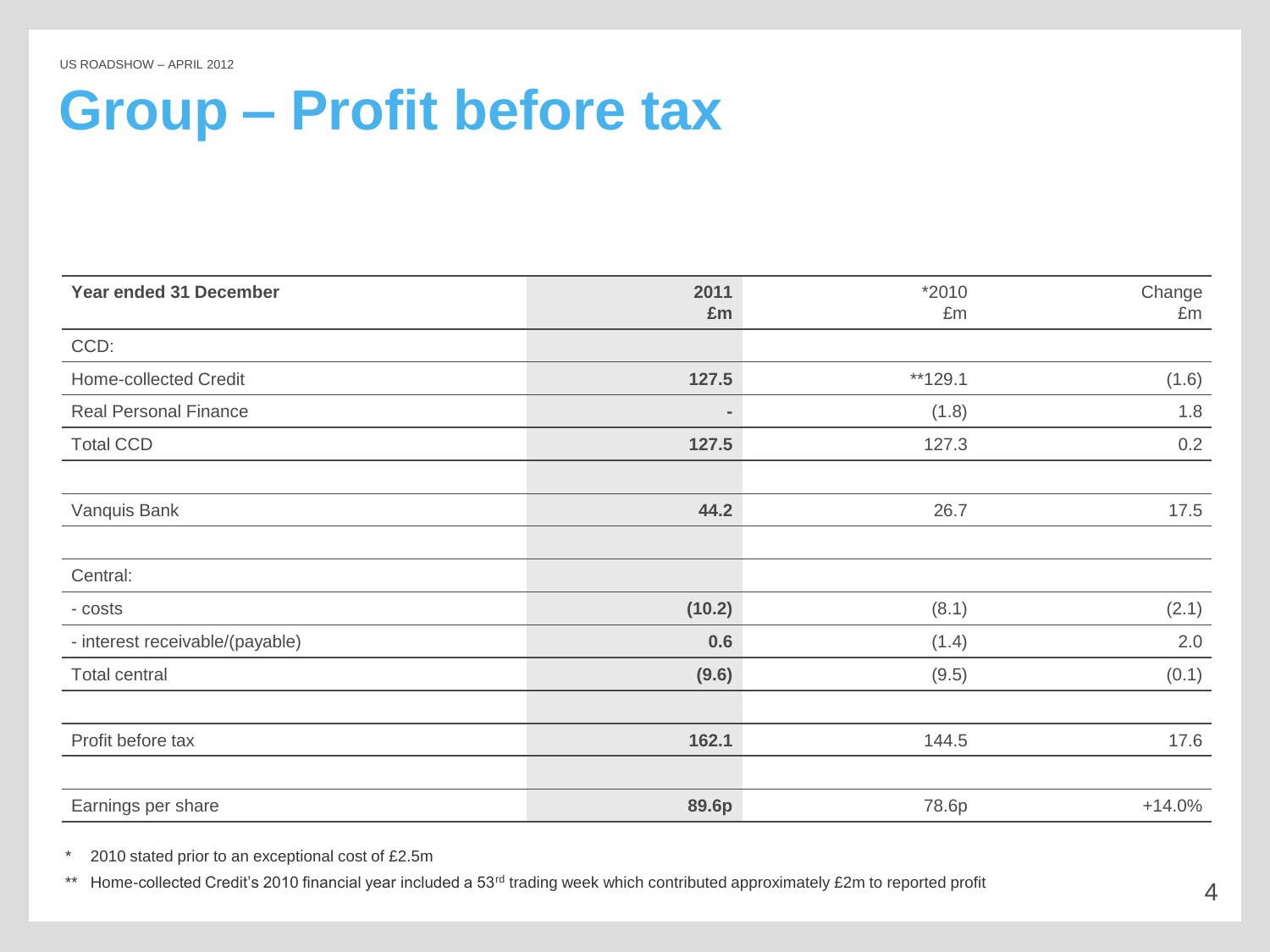#### **Home-collected Credit – Income statement**

| Year ended 31 December  | 2011<br>(52 weeks)<br>£m | 2010<br>(53 weeks)<br>£m | Change<br>$\%$ |
|-------------------------|--------------------------|--------------------------|----------------|
| Customer numbers ('000) | 1,825                    | 1,861                    | $(1.9\%)$      |
| Year-end receivables    | 876.7                    | 867.2                    | 1.1%           |
| Average receivables     | 783.4                    | 753.6                    | 4.0%           |
|                         |                          |                          |                |
| Revenue                 | 697.1                    | 701.1                    | $(0.6\%)$      |
| Impairment              | (223.8)                  | (230.6)                  | 2.9%           |
| Revenue less impairment | 473.3                    | 470.5                    | 0.6%           |
| Revenue yield*          | 89.0%                    | 93.0%                    |                |
| Impairment % revenue**  | 32.1%                    | 32.9%                    |                |
| Costs                   | (298.8)                  | (292.3)                  | $(2.2\%)$      |
| Interest                | (47.0)                   | (49.1)                   | 4.3%           |
| Profit before tax       | 127.5                    | 129.1                    | $(1.2\%)$      |

\* Revenue as a percentage of average receivables for the year ended 31 December

\*\* Impairment as a percentage of revenue for the year ended 31 December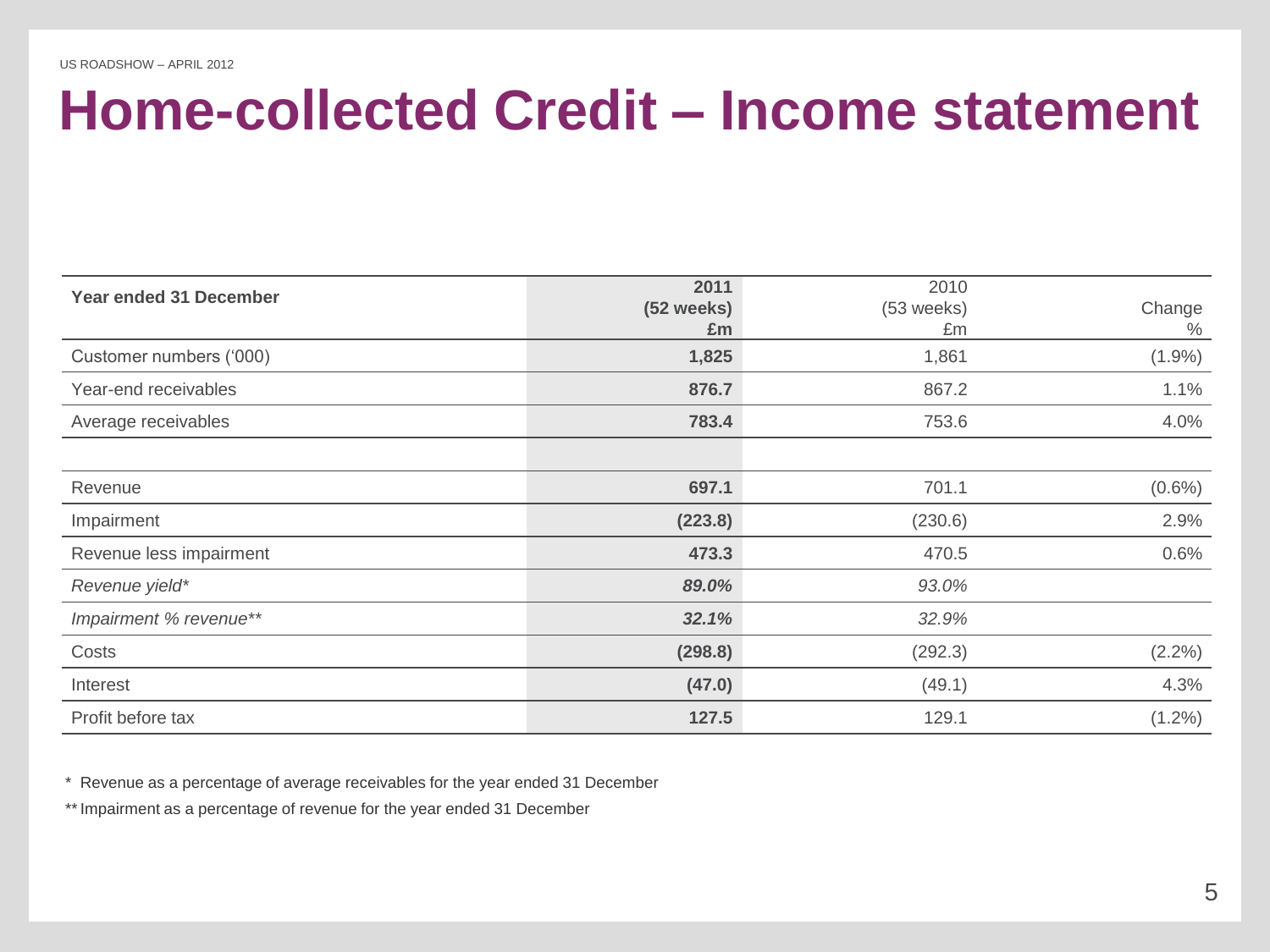#### **Home-collected Credit – Revenue yield**



Annualised revenue as a % of average receivables

- Revenue yield moderated during first half of 2011 reflecting business plan to focus on serving good-quality existing customers who tend to be served with slightly longer term products
- Yield not expected to change significantly during 2012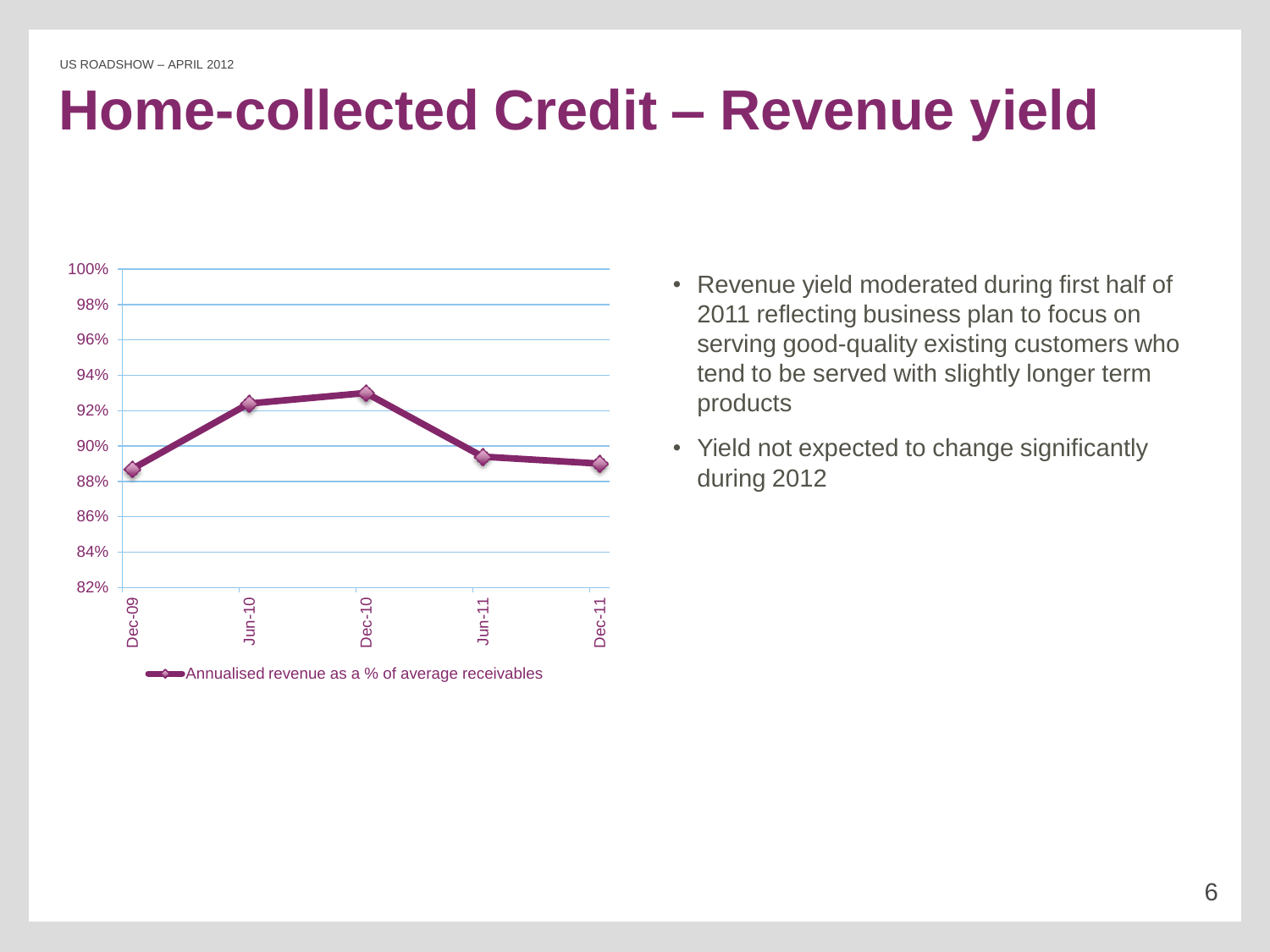#### **Home-collected Credit – Impairment % revenue**



- Improvement in impairment rates due to:
	- Tighter credit standards applied to new customers and re-serving existing customers
	- Enhanced arrears management from changes to agents' commission scheme
	- Emphasis on serving good-quality existing customers rather than new customer recruitment
- Collections performance and impairment rates are expected to remain stable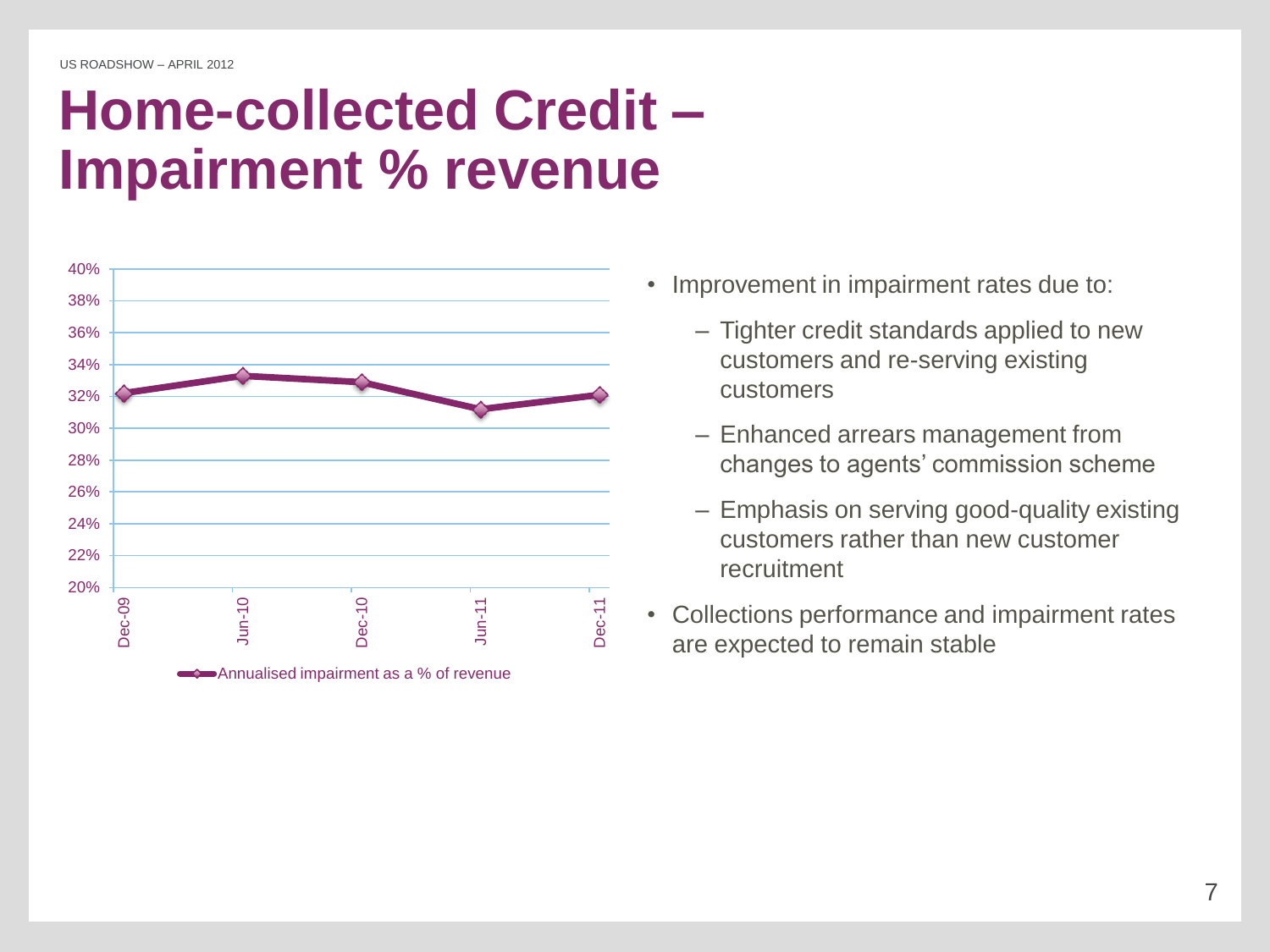#### **Home-collected Credit – Impairment policy**

- Based on last 12 weeks payment performance
- Loans deemed impaired if more than 1 contractual weekly payment missed in previous 12 weeks
- 95%+ provision against loans for which no payment received in last 12 weeks
- **Timely, realistic provisioning which has been applied consistently and reinforces the right behaviour amongst agents and employees**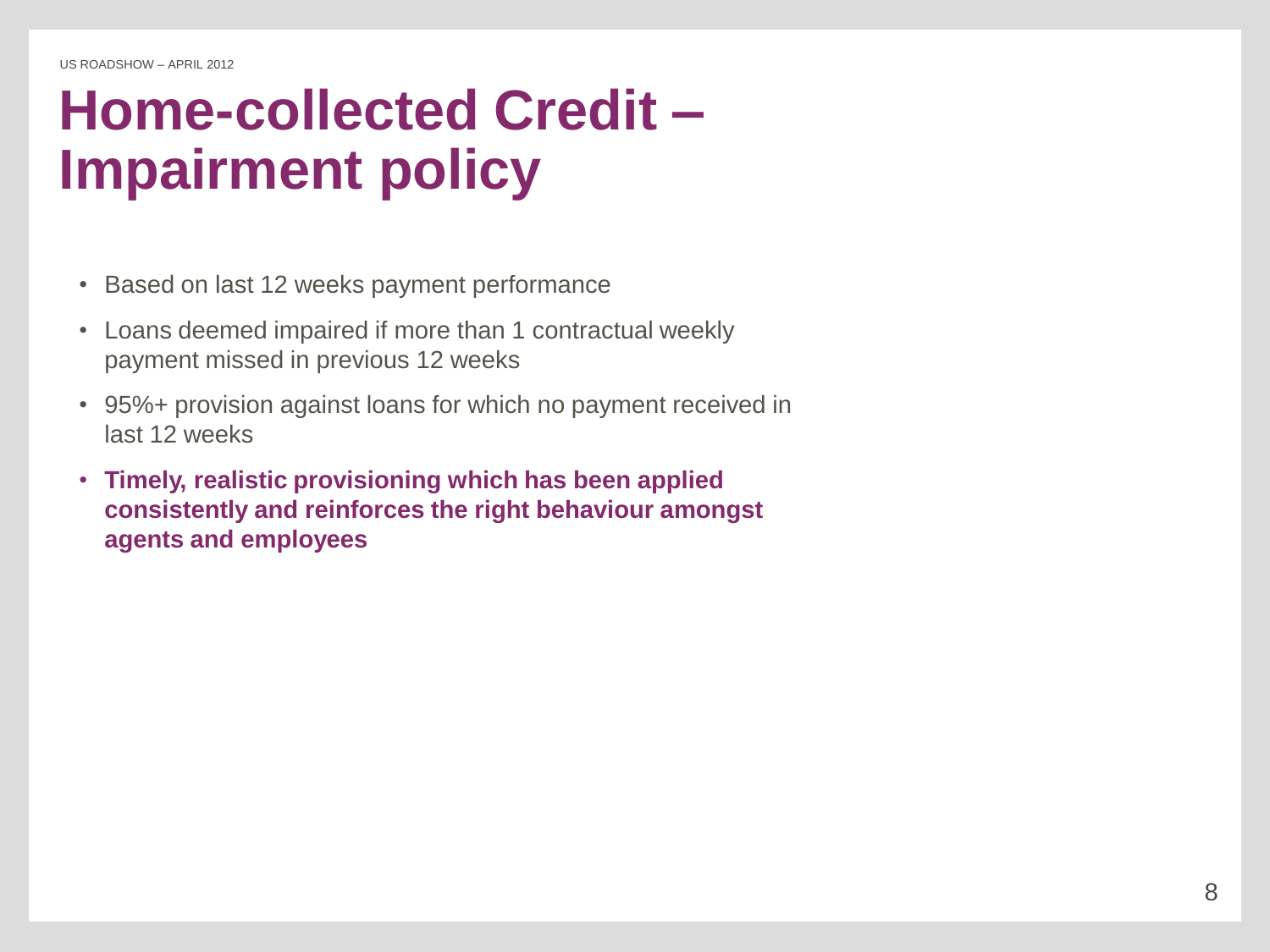#### **Home-collected Credit – IFRS 7 disclosures**

| As at 31 December           | 2011<br>$\frac{0}{0}$ | 2010<br>$\%$ |
|-----------------------------|-----------------------|--------------|
| In order                    | 35.2                  | 36.1         |
| In arrears:                 |                       |              |
| - past due but not impaired | 15.8                  | 16.1         |
| - impaired                  | 49.0                  | 47.8         |
| Total                       | 100.0                 | 100.0        |

- Based on contractual arrears
- Past due but not impaired includes customers who have missed 1 payment in last 12 weeks
- Marginal shift in profile reflects lower customer recruitment during seasonal peak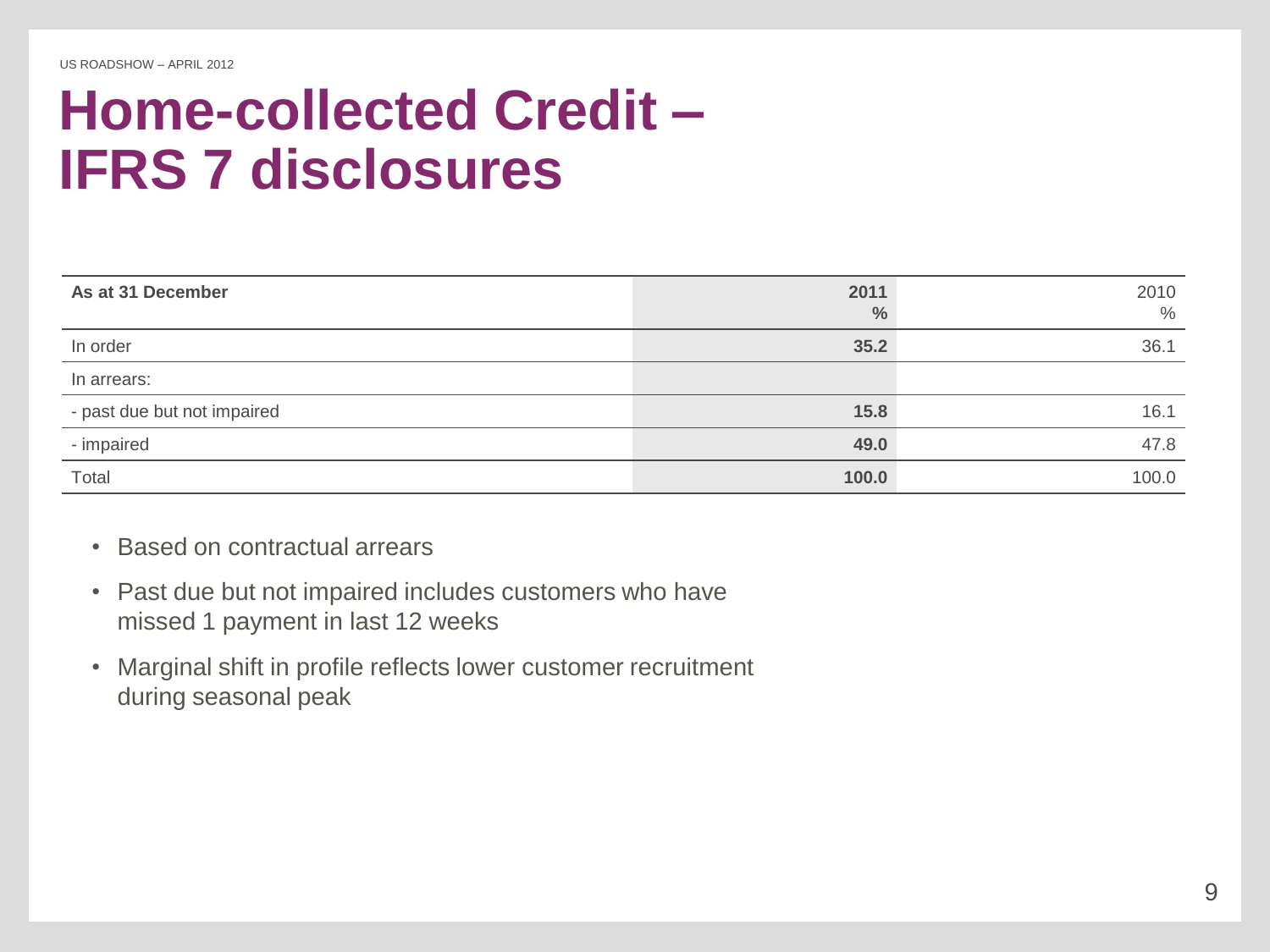#### **Vanquis Bank – Income statement**

| Year ended 31 December  | 2011<br>£m | 2010<br>£m | Change<br>$\%$ |
|-------------------------|------------|------------|----------------|
| Customer numbers ('000) | 691        | 544        | 27.0%          |
| Year-end receivables    | 453.4      | 345.0      | 31.4%          |
| Average receivables     | 391.2      | 289.2      | 35.3%          |
|                         |            |            |                |
| Revenue                 | 213.7      | 162.0      | 31.9%          |
| Impairment              | (76.9)     | (63.9)     | (20.3%)        |
| Revenue less impairment | 136.8      | 98.1       | 39.4%          |
| Risk-adjusted margin*   | 35.0%      | 33.9%      |                |
| Impairment % revenue**  | 36.0%      | 39.4%      |                |
| Costs                   | (69.4)     | (52.9)     | $(31.2\%)$     |
| Interest                | (23.2)     | (18.5)     | $(25.4\%)$     |
| Profit before tax       | 44.2       | 26.7       | 65.5%          |

\* Revenue less impairment as a percentage of average receivables for the year ended 31 December

\*\* Impairment as a percentage of revenue for the year ended 31 December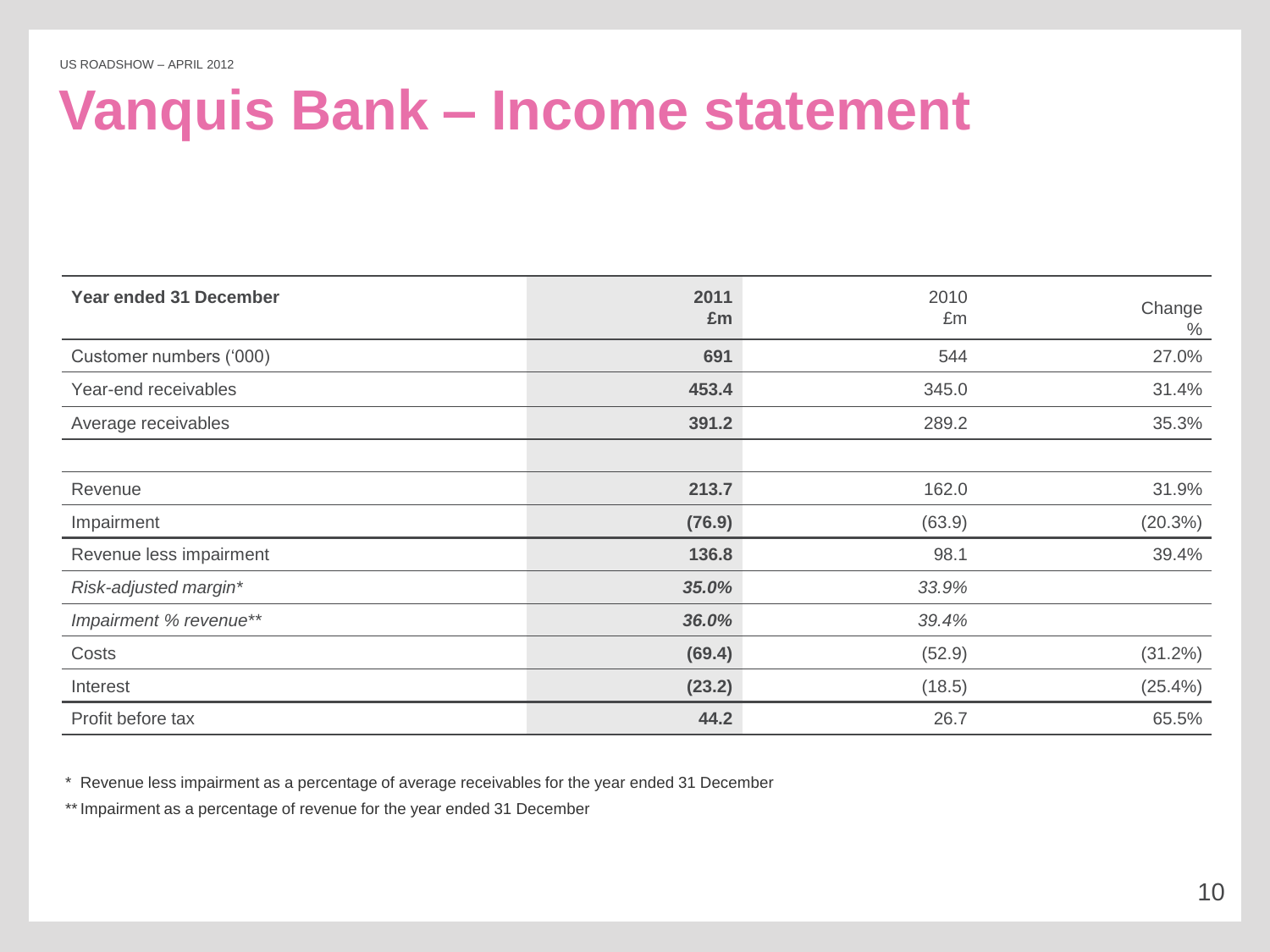#### **Vanquis Bank – Above target risk-adjusted margin**



- Risk-adjusted margin inherently stable due to active management of:
	- Credit line utilisation to minimise contingent undrawn exposure ('low and grow')
	- Managing revenue yield through appropriate pricing for risk
- Risk-adjusted margin of 35.0% in 2011, well above minimum target of 30% due to:
	- Stable employment market in 2010 and 2011
	- Improvement in underlying quality of receivables book from consistently tight underwriting stance over last 2 years
- Reduction in delinquency rates has added £7m (2%) to risk-adjusted margin in 2011
- 2012 business plan assumes some moderation in risk-adjusted margin from unemployment rising to 3 million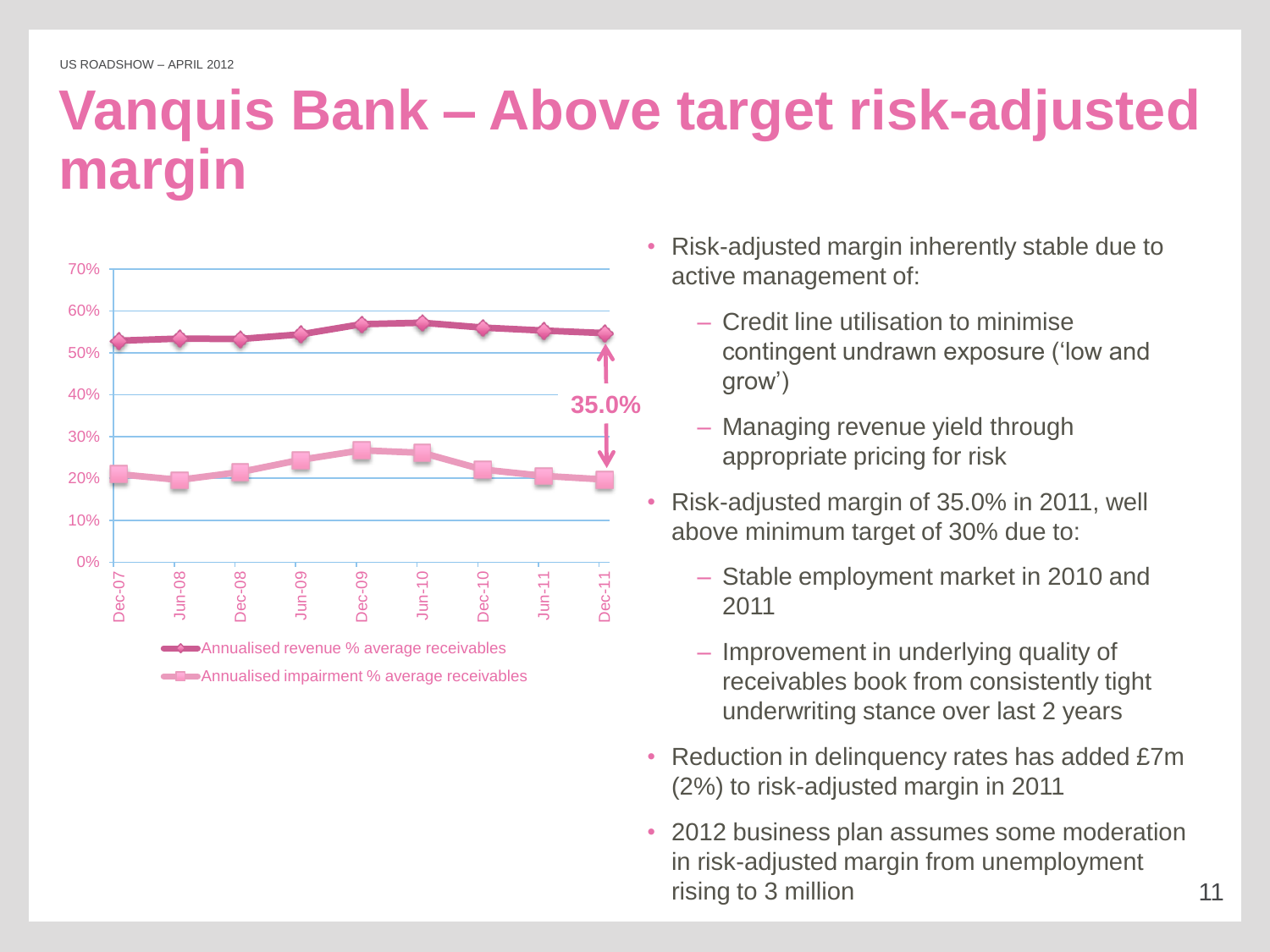### **Vanquis Bank – Impairment policy**

- Loans deemed to be impaired as soon as 1 contractual monthly payment is missed
- Provision of over 80% made against accounts that are 90 days in arrears\*
- **Realistic accounting policy applied consistently which is prudent when benchmarked against other card issuers**

\* Subject to estimated realisations from central/third party recovery processes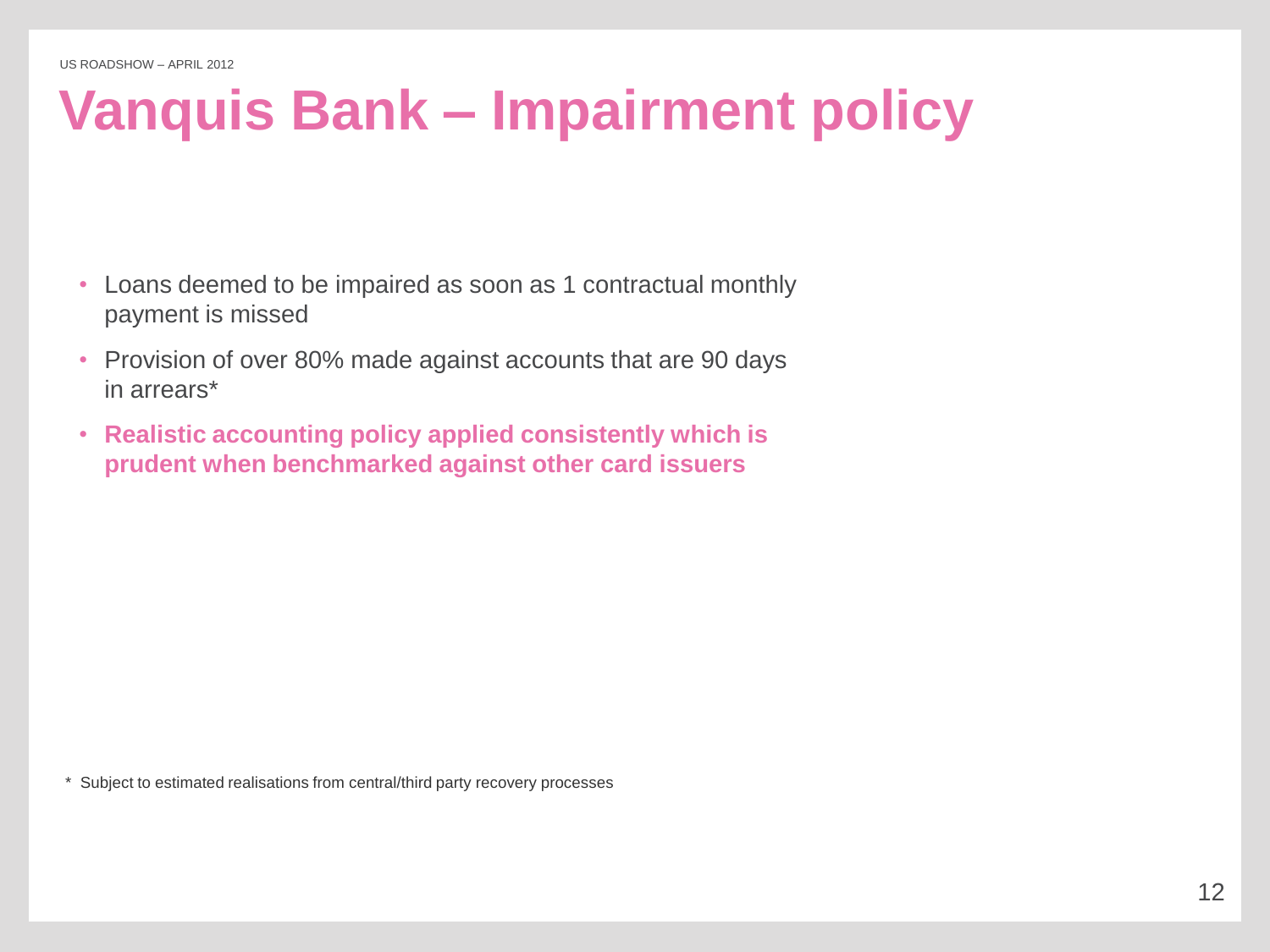### **Vanquis Bank – IFRS 7 disclosures**

| As at 31 December           | 2011<br>$\frac{0}{0}$ | 2010<br>$\frac{0}{0}$ |
|-----------------------------|-----------------------|-----------------------|
| In order                    | 89.0                  | 86.5                  |
| In arrears:                 |                       |                       |
| - past due but not impaired |                       |                       |
| - impaired                  | 11.0                  | 13.5                  |
| Total                       | 100.0                 | 100.0                 |

• Favourable change in profile reflects record low delinquency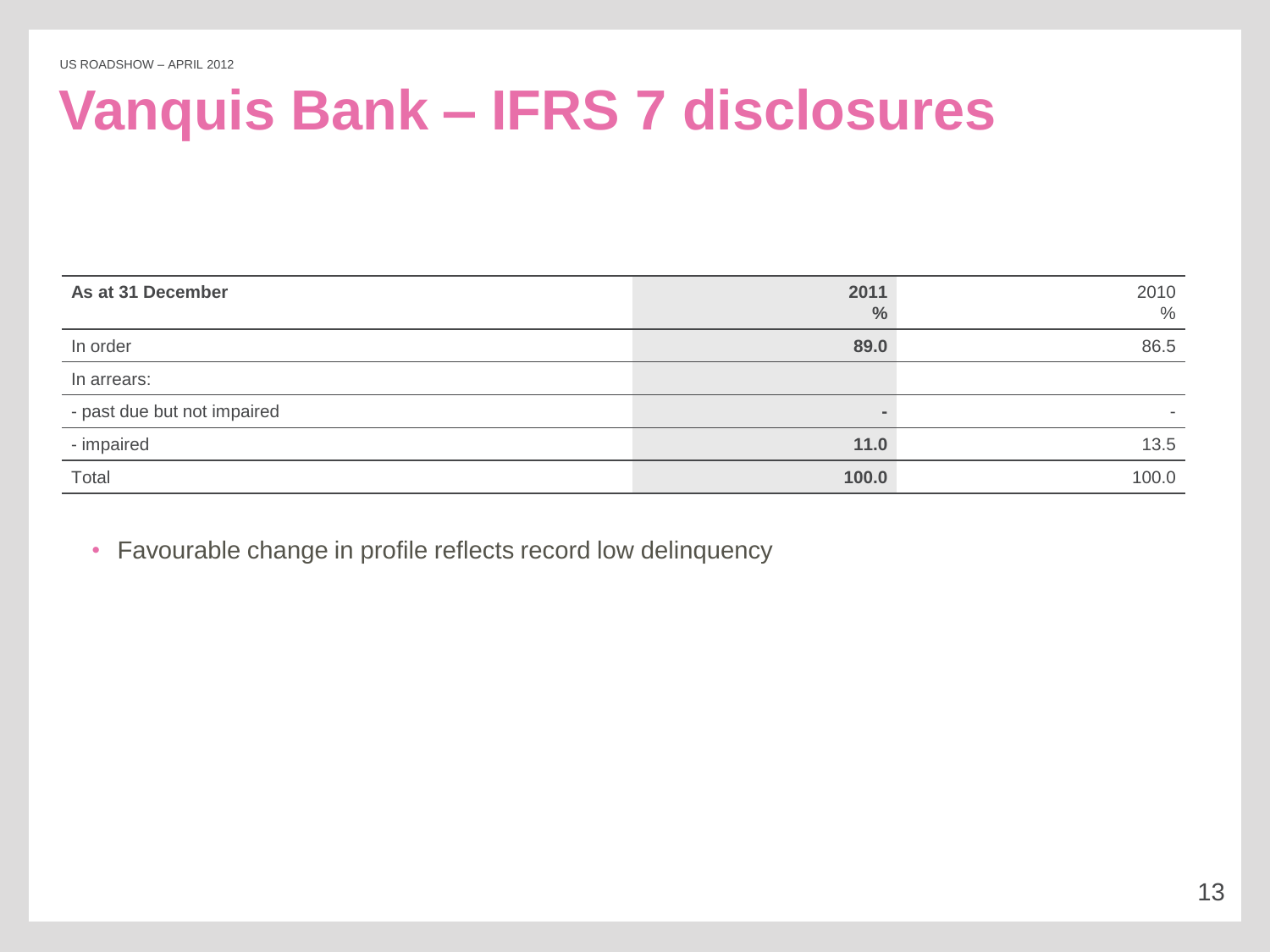#### **Strong balance sheet**

| As at 31 December       | 2011<br>£m | 2010<br>£m |
|-------------------------|------------|------------|
| Receivables:            |            |            |
|                         |            |            |
| - Home-collected Credit | 876.7      | 867.2      |
| - Real Personal Finance | 2.6        | 7.1        |
| - Vanquis Bank          | 453.4      | 345.0      |
| Total receivables       | 1,332.7    | 1,219.3    |
| Pension asset           | 13.5       | 41.0       |
| Liquid assets buffer    | 17.5       | 10.0       |
| Debt funding            | (909.9)    | (964.9)    |
| Retail deposits         | (139.7)    |            |
| Other                   | 12.1       | 4.0        |
| Net assets              | 326.2      | 309.4      |
|                         |            |            |
| Gearing* (times)        | 3.2        | 3.3        |

\* On a banking basis equity excludes the pension asset and the fair value of derivatives both net of deferred tax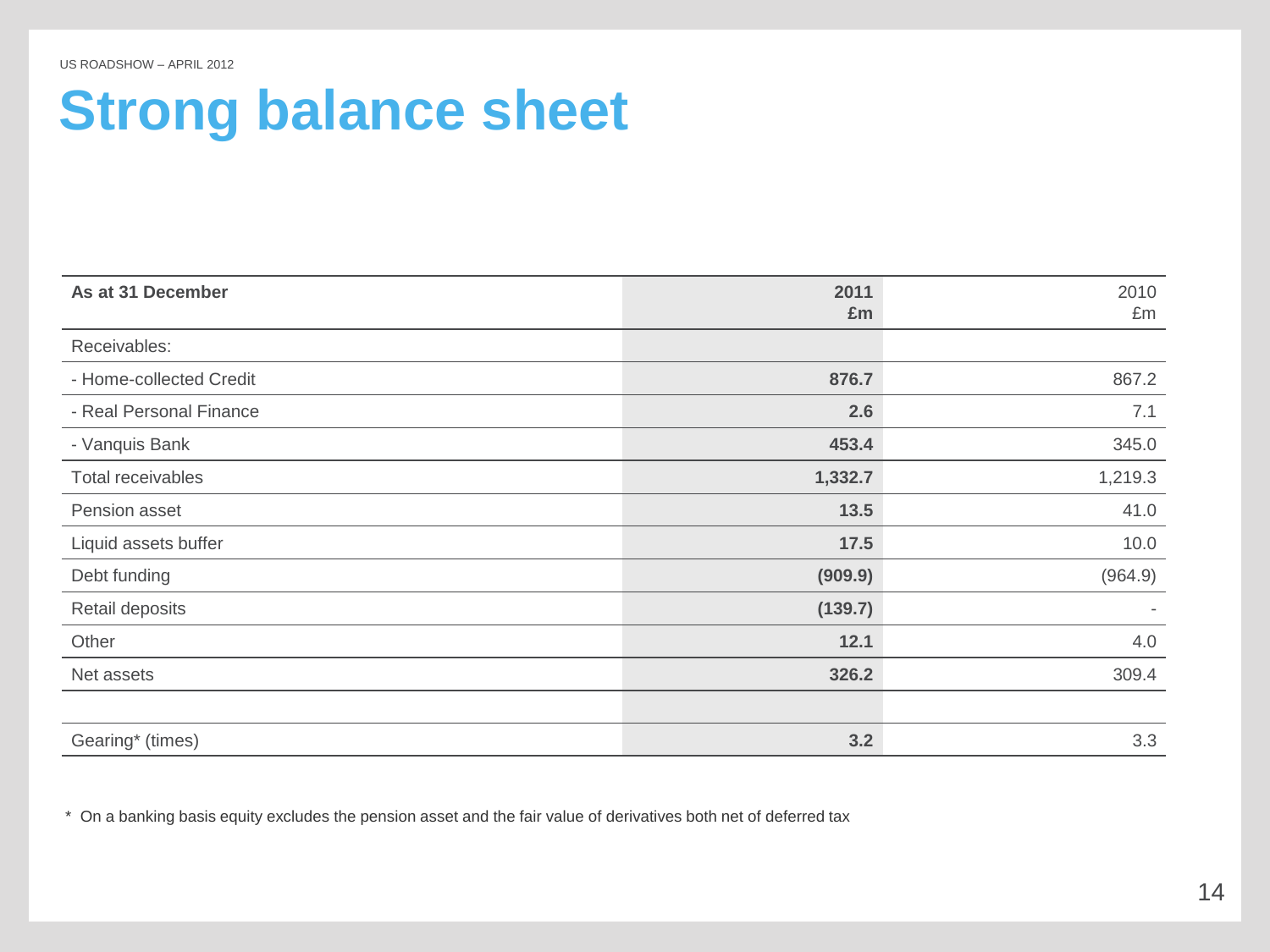#### **Modest gearing levels**



Gearing (measured on a banking basis)

- Gearing at December 2011 of 3.2 times versus a banking covenant of 5.0 times
- Strong capital generation has funded dividends and growth leaving gearing unchanged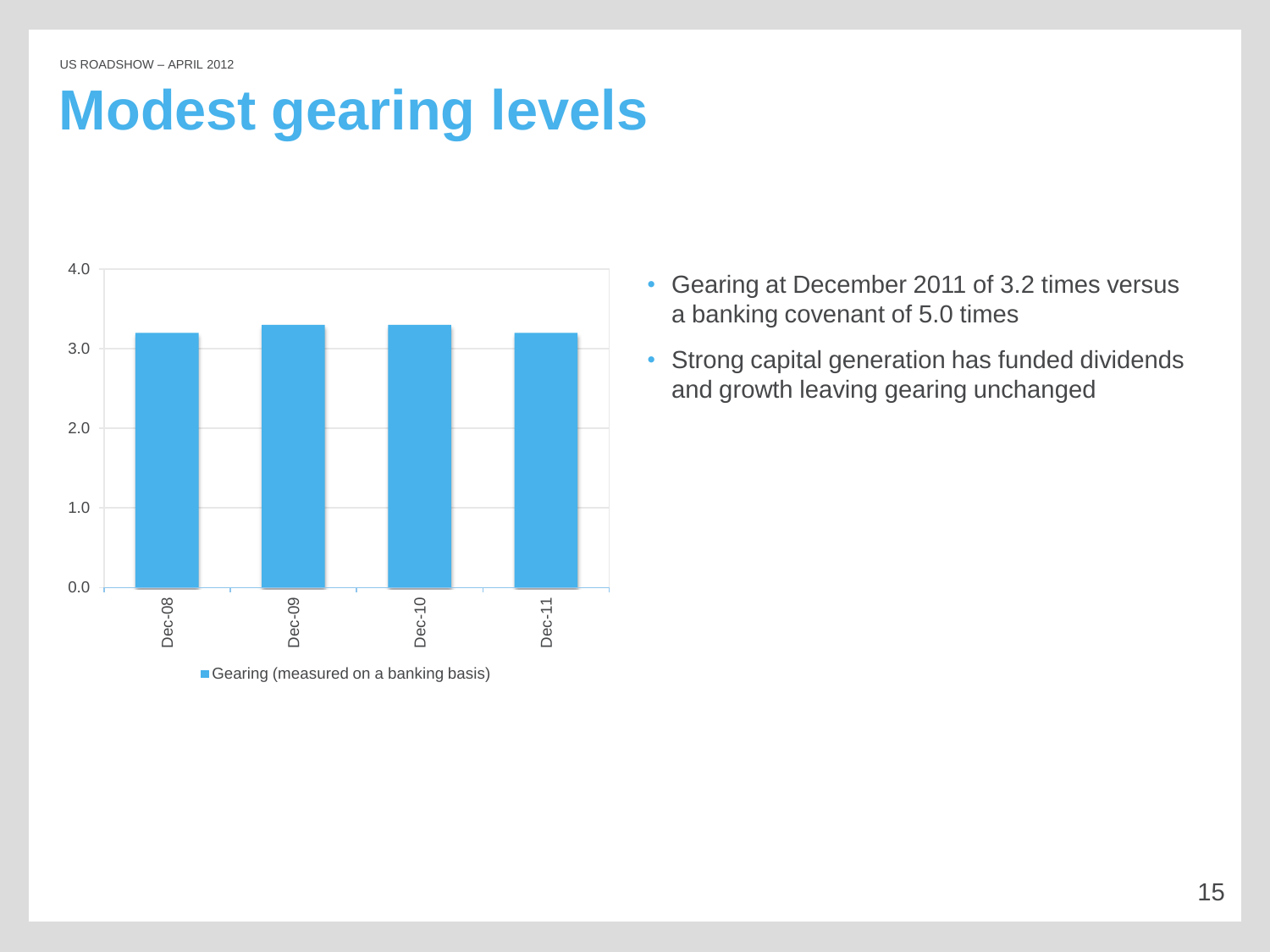### **Funding programme**

- Executed 3-year strategic plan to establish a diversified, sustainable funding base
	- $\rightarrow$  New medium-term bond and private placement funding totalling £465m with an average remaining period to maturity of 7 years
	- $\rightarrow$  Retail deposits programme established to fund Vanquis Bank and its future growth with over £200m raised to date and current capacity of over £360m
	- $\rightarrow$  Renewed bank facility with core relationship banks of over £380m through to May 2015
- Over 90% of current funding put in place over last 30 months
- Debt facilities and retail deposits programme provide sufficient funding into 2015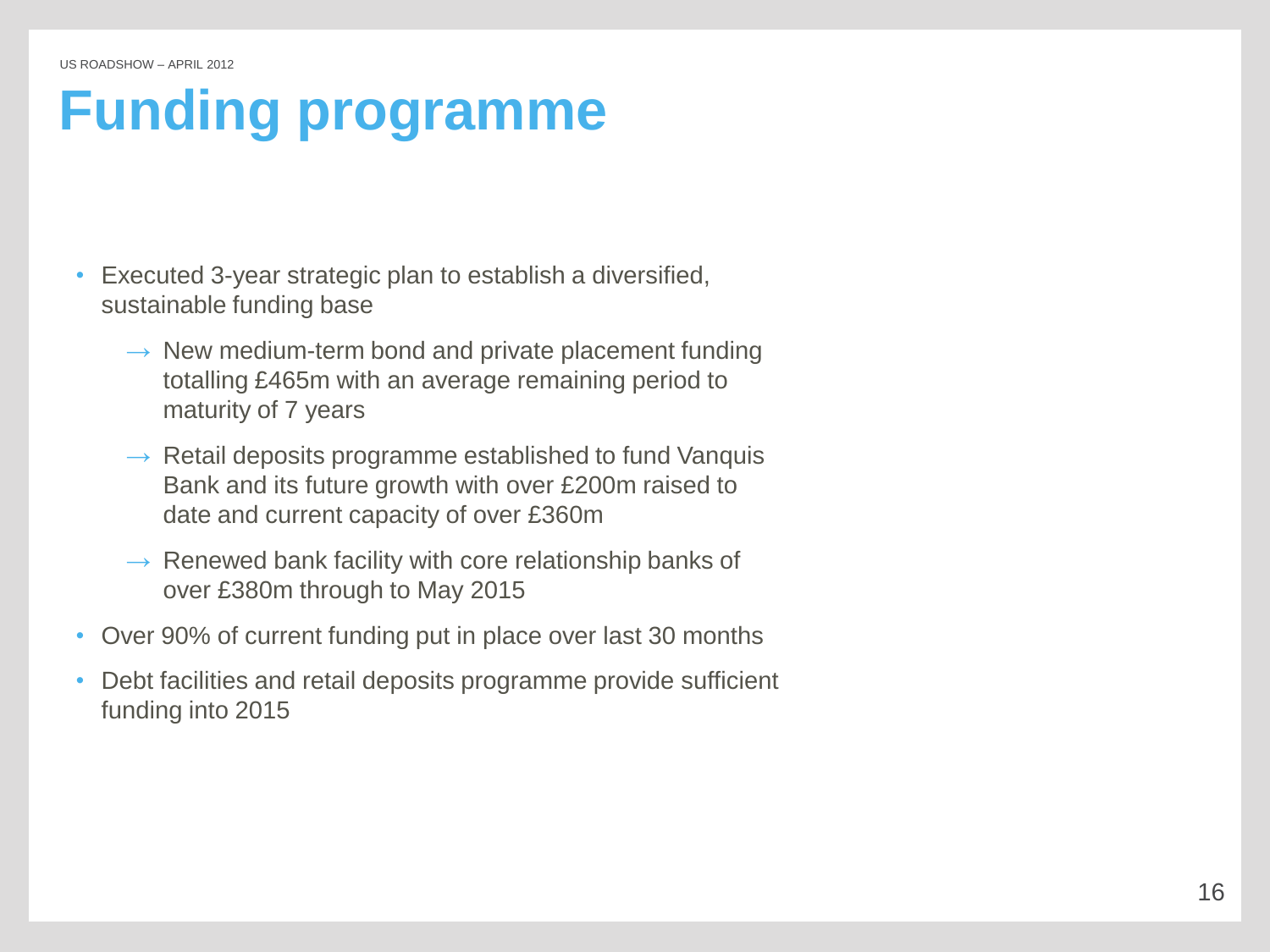#### **Diversified funding base**

| As at 31 December 2011                             |            |       | Post-renewal |
|----------------------------------------------------|------------|-------|--------------|
|                                                    | Originated | £m    | £m           |
| <b>Banks</b>                                       |            |       |              |
| Core bank group                                    | 2010/2012  | 420   | 383          |
| Non-extending overseas banks                       | 2007       | 197   |              |
|                                                    |            | 617   | 383          |
| <b>Bonds and private placements</b>                |            |       |              |
| Senior public bond                                 | 2009       | 250   | 250          |
| M&G term loan                                      | 2011       | 100   | 100          |
| Other sterling/euro medium term notes              | 2011       | 40    | 40           |
| Retail bonds<br>- Issue 1                          | 2010       | 25    | 25           |
| - Issue 2                                          | 2011       | 50    | 50           |
| US private placements                              | Pre-2006   | 87    | 87           |
| Residual subordinated loan notes                   | 2005       | 6     | 6            |
|                                                    |            | 558   | 558          |
| <b>Vanquis Bank retail deposits</b>                | 2011       | 140   | $*363$       |
| <b>Total committed facilities/funding capacity</b> |            | 1,315 | 1,304        |
| <b>Headroom</b>                                    |            | 288   | **266        |

\* Capacity to take retail deposits based on 80% of Vanquis Bank receivables of £453.4m at 31 December 2011

\*\* After setting aside the liquid asset buffer - calculated as 15% of the additional deposits capacity multiplied by the FSA's transitional rate of 30%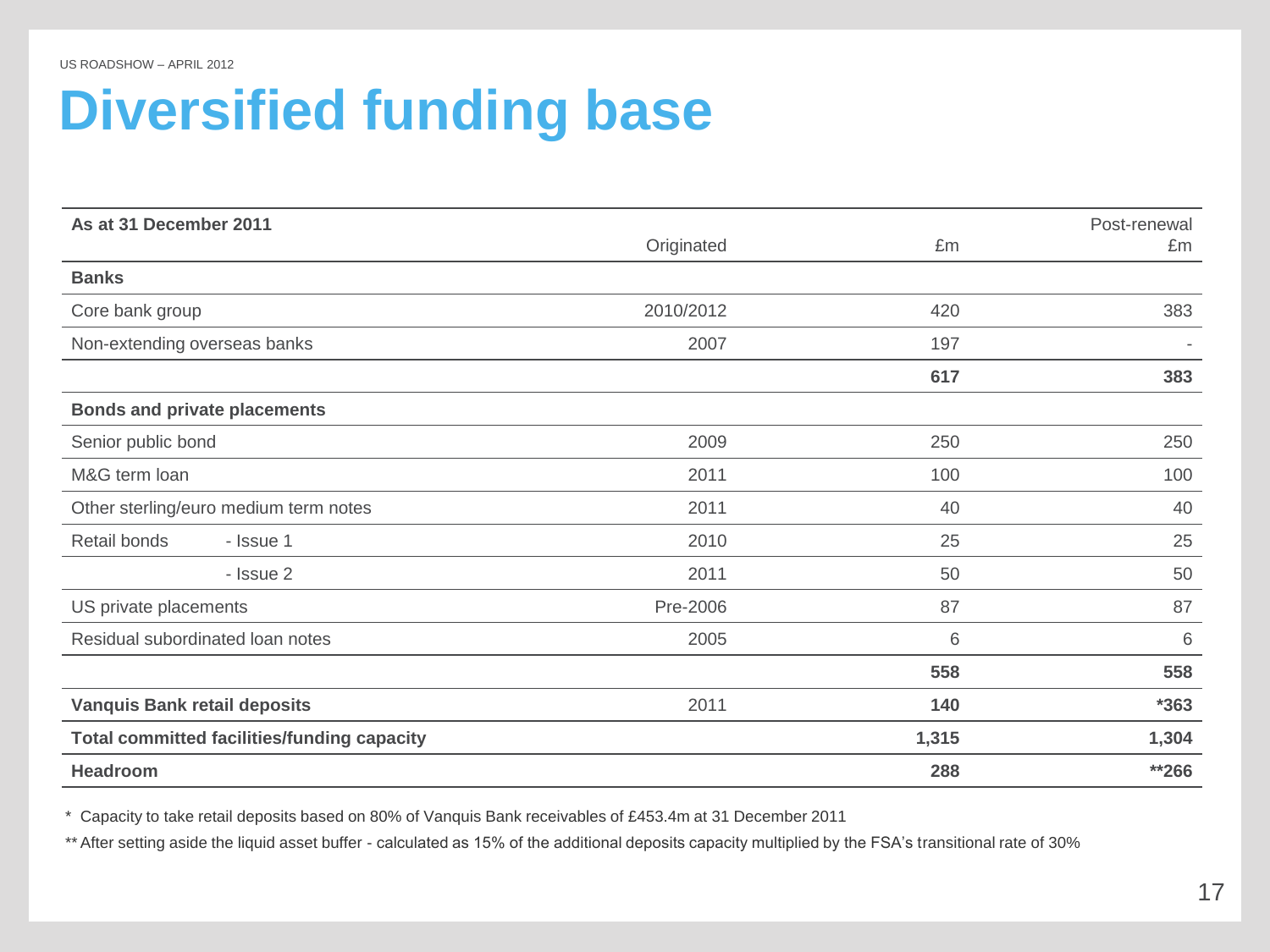#### **Renewal of core bank facility**

- Syndicate comprises group's core relationship banks
- All-in cost of funds very similar and terms, conditions and covenant package are consistent with previous facility

| Covenant                       | Limit         | <b>Performance in 2011</b> |
|--------------------------------|---------------|----------------------------|
|                                |               |                            |
| Gearing                        | $< 5.0$ times | 3.2 times                  |
|                                |               |                            |
| Interest cover                 | $> 2.0$ times | 3.3 times                  |
|                                |               |                            |
| Net worth<br>- Group           | $>$ £220 $m$  | £323m                      |
| - Excluding Vanquis Bank (new) | >E140m        | £221m                      |
|                                |               |                            |
| Cash cover                     | $> 1.1$ times | 1.34 times                 |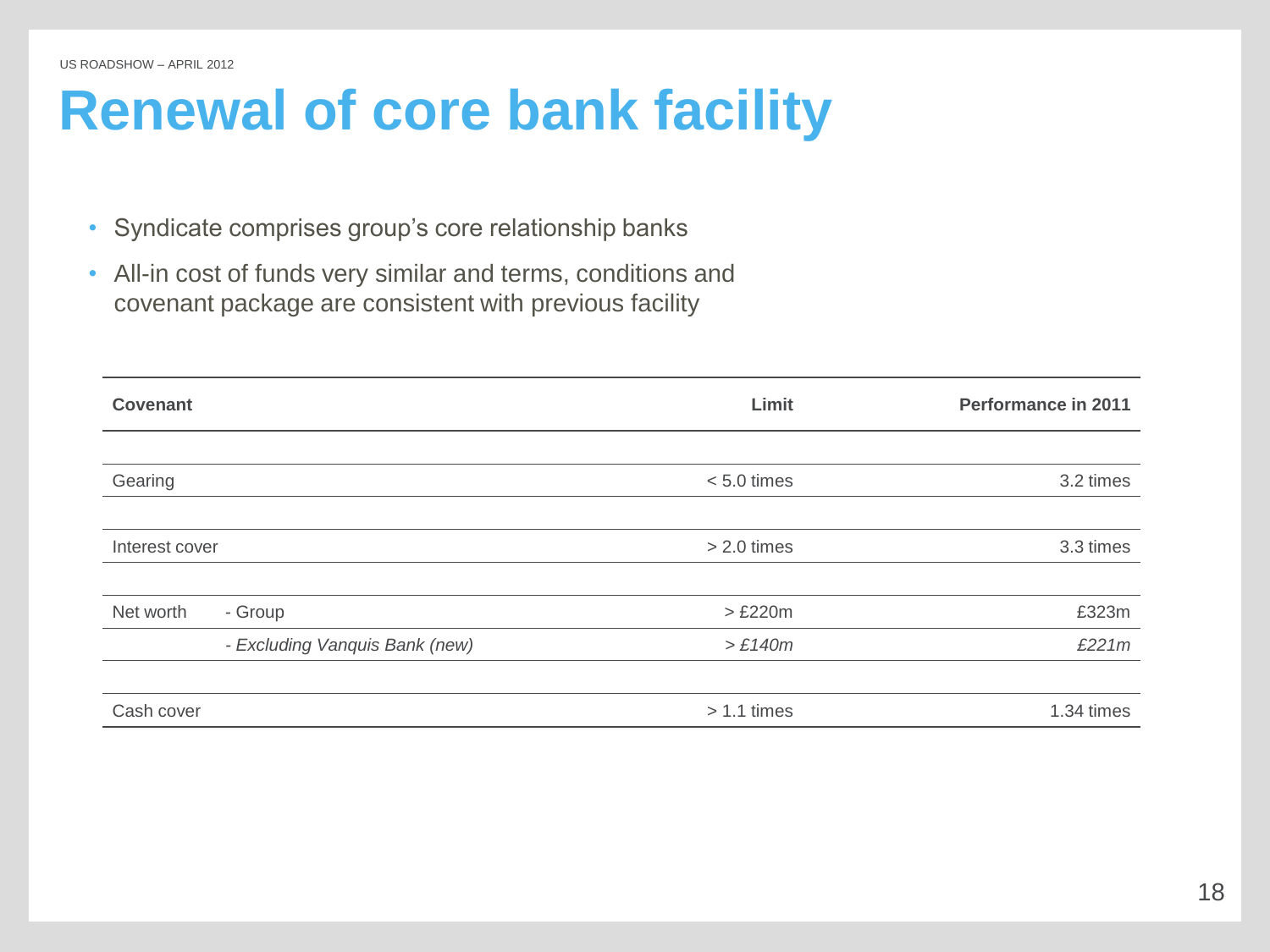#### US ROADSHOW – APRIL 2012

#### **Maturity profile of debt**



- No further maturities in 2012
- 2013 and 2014 maturities restricted to £87m of private placements
- Headroom on committed facilities together with Vanquis Bank retail deposits programme provides funding into 2015
- Funding capacity through retail deposits grows in line with growth in Vanquis Bank's receivables
- Continuing with programme to further diversify funding base as well as extend maturity profile of debt 19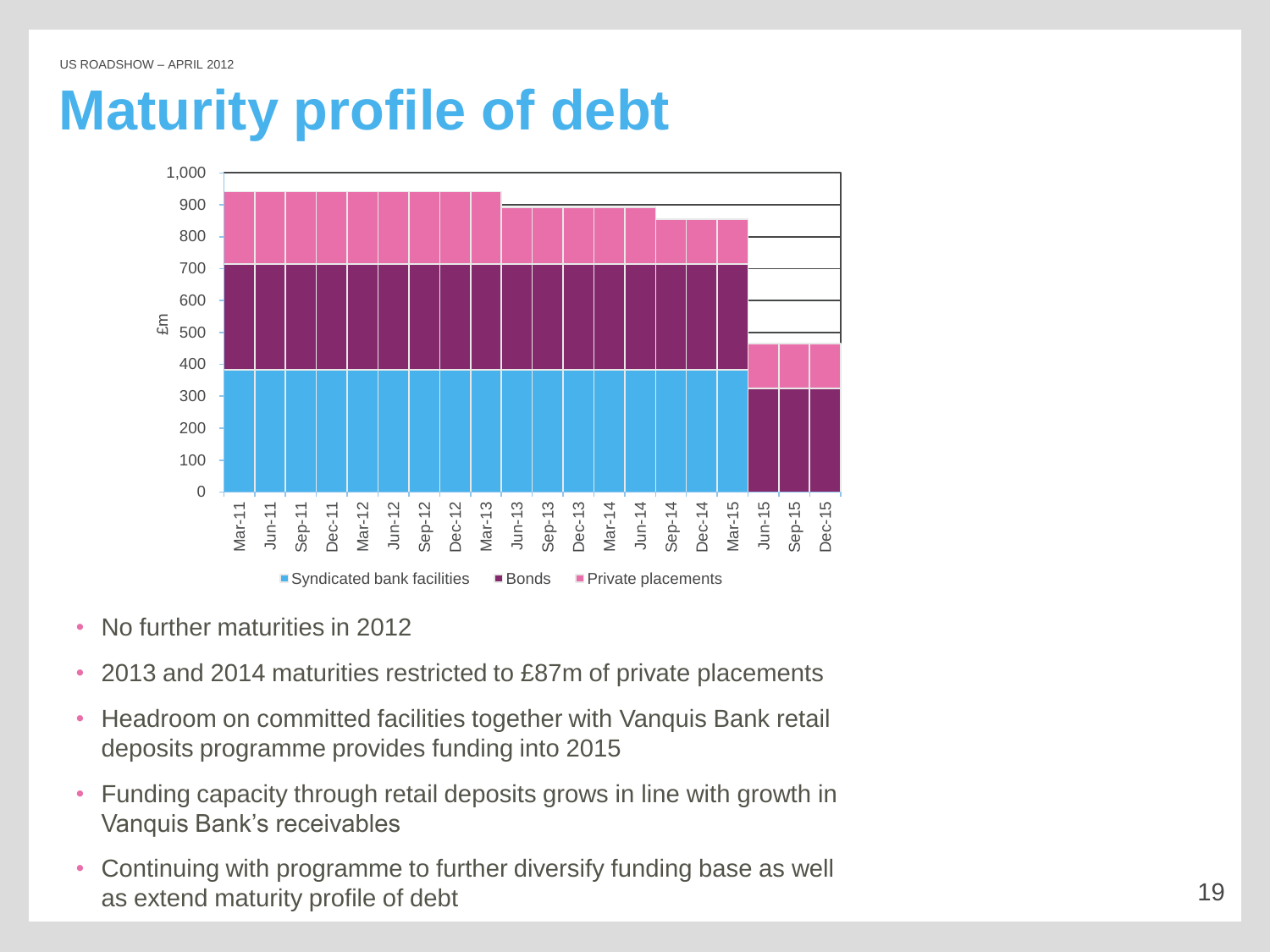#### **Retail deposits programme**

- Programme commenced in July
- Fixed term deposits of 1, 2, 3 and 5 years
- Redeemable only in the event of death or mandated legal reasons
- Target to build funding up to 80% of Vanquis Bank's receivables
- Offered through internet best-buy tables (e.g. moneyfacts.co.uk, moneysupermarket.com, moneysavingexpert.com)
- Depositors covered by the FSCS up to £85,000
- Platform outsourced to Newcastle Building Society

**Fixed maturity profile**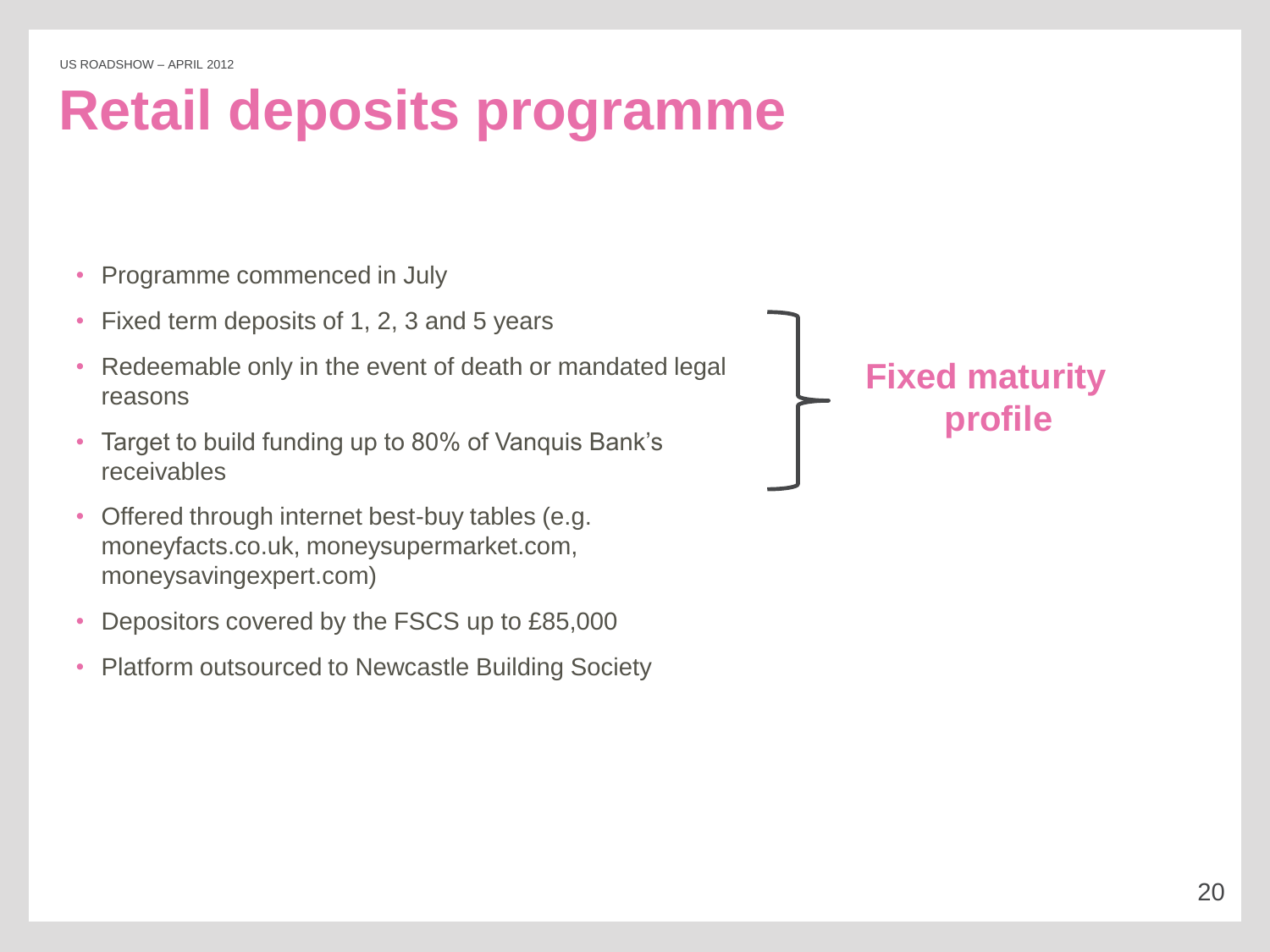#### US ROADSHOW – APRIL 2012

### **Profile and maturity of retail deposits**

|                | $Jul-11$<br>£m | Aug-11<br>£m             | Sep-11<br>£m | $Oct-11$<br>£m | <b>Nov-11</b><br>£m | Dec-11<br>£m | $Jan-12$<br>£m | $Feb-12*$<br>£m | Total<br>£m | Rates<br>$\%$ |
|----------------|----------------|--------------------------|--------------|----------------|---------------------|--------------|----------------|-----------------|-------------|---------------|
| <b>Product</b> |                |                          |              |                |                     |              |                |                 |             |               |
| 1 year         | 0.1            | 7.8                      | 18.5         | 1.7            | 0.5                 | 4.0          | 5.3            | 2.4             | 40.3        | 3.15-3.45     |
| 2 year         | $\sim$         | 0.3                      | 19.4         | 2.9            | 6.3                 | 45.6         | 11.6           | 4.8             | 90.9        | 3.49-3.98     |
| 3 year         | ۰.             | $\overline{\phantom{a}}$ | $\sim$       | 2.1            | 7.0                 | 9.2          | 12.8           | 9.1             | 40.2        | 3.88-4.15     |
| 5 year         | ۰.             | $\sim$                   | $\sim$       | 1.0            | 5.9                 | 7.4          | 11.1           | 7.7             | 33.1        | 4.46-4.65     |
| Total          | 0.1            | 8.1                      | 37.9         | 7.7            | 19.7                | 66.2         | 40.8           | 24.0            | 204.5       |               |
| Cumulative     | 0.1            | 8.2                      | 46.1         | 53.8           | 73.5                | 139.7        | 180.5          | 204.5           |             |               |

- Retail deposits programme initiated with 1-year product followed by 2 year product and then 3 and 5-year products
- Weighted average period to maturity of 24 months at December 2011 consistent with target when fully funded
- Deposits issued at rates of between 3.15% and 4.65%, consistent with previous guidance of an all-in average cost of less than 6%
- Full deposit funding of 80% of receivables requires monthly volumes of between £20m-£30m through the remainder of 2012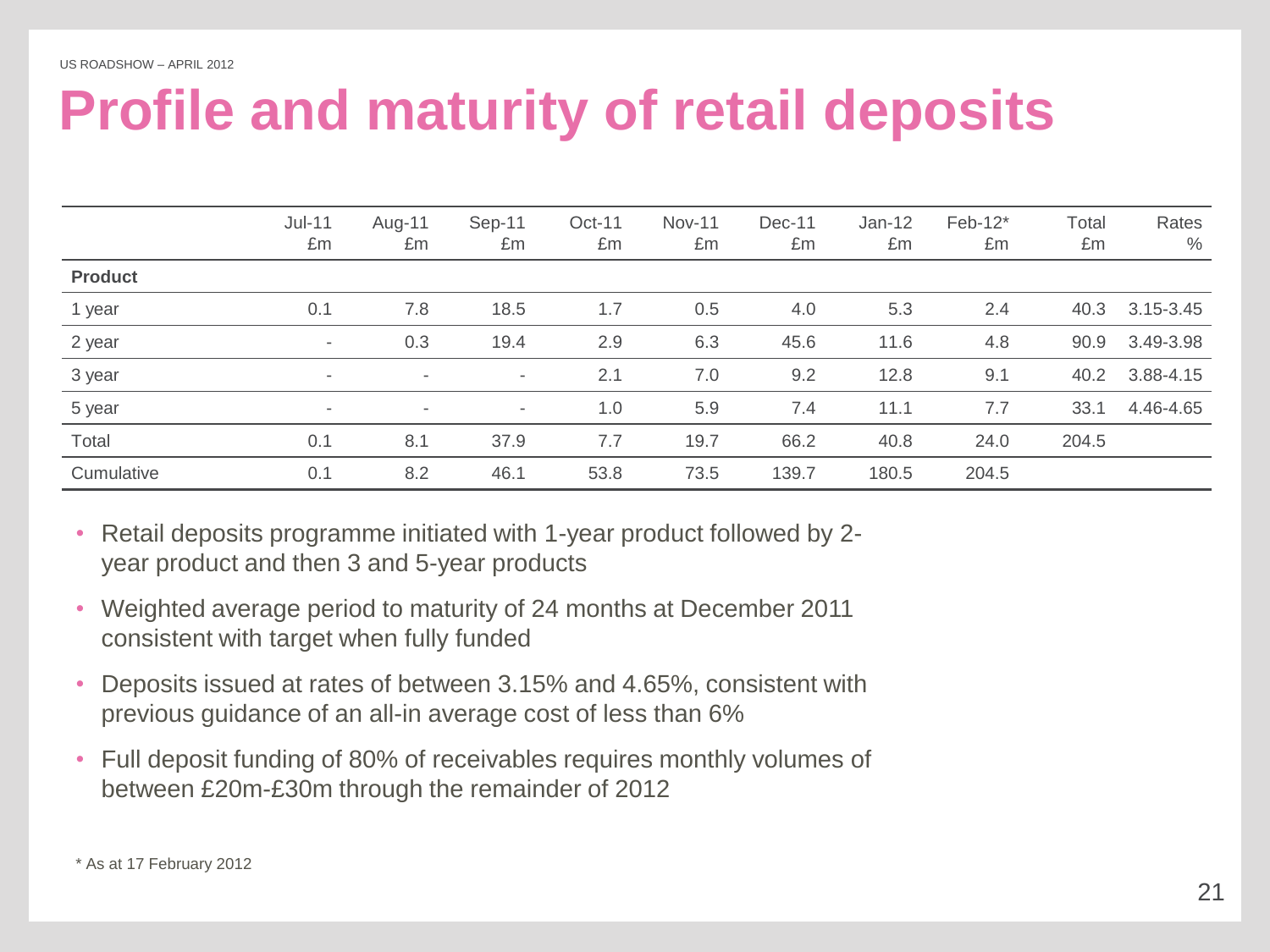#### **Alignment of dividend policy, gearing and growth**



- Minimum retention of 20% of profits supports receivables growth of £110m at 3.5x gearing
- Current gearing of 3.2x within target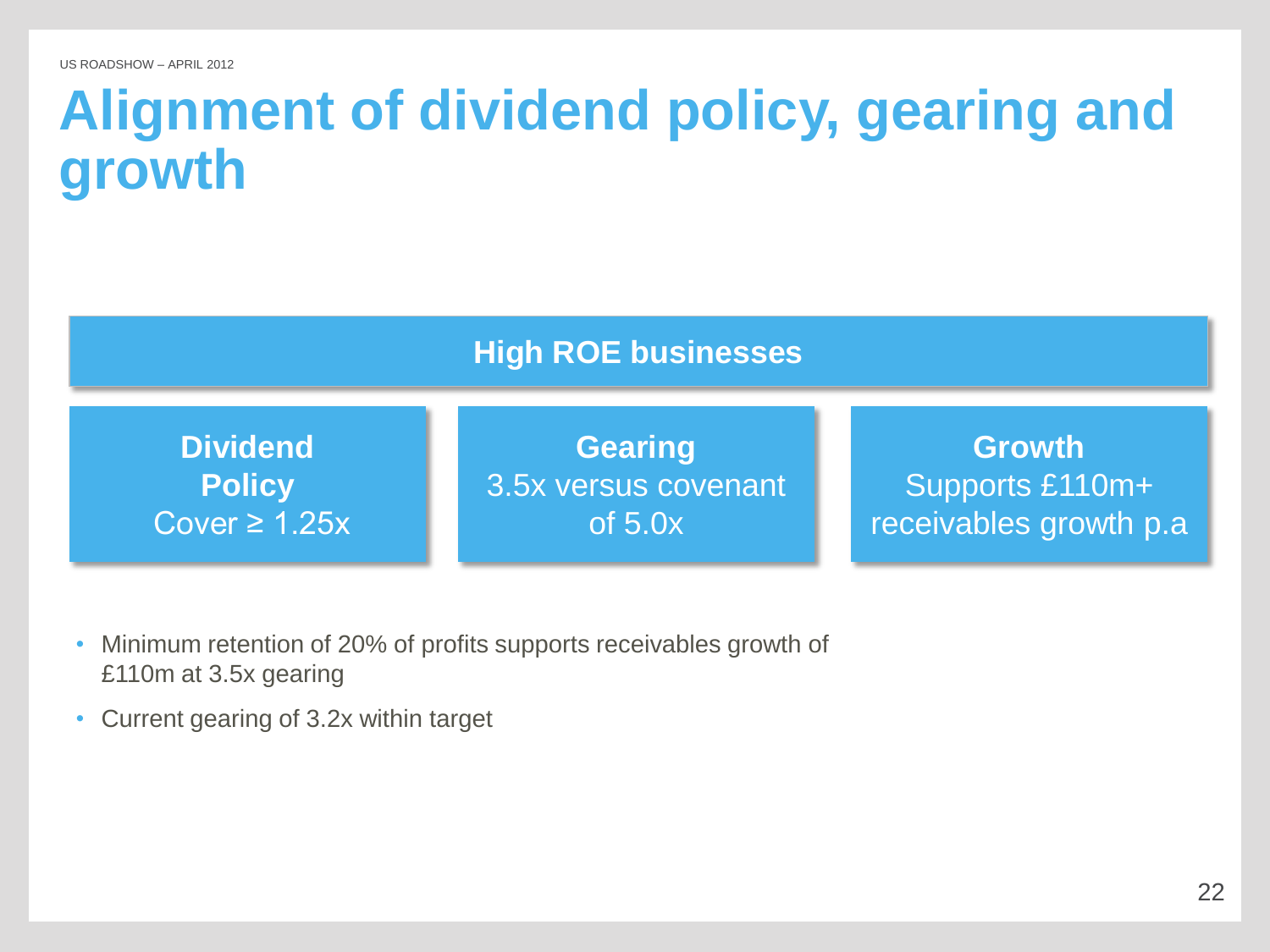# **Strong capital generation**

|                                 | 2011<br>£m | 2010<br>£m | 2009<br>£m | 2008<br>£m |
|---------------------------------|------------|------------|------------|------------|
|                                 |            |            |            |            |
| <b>Consumer Credit Division</b> | 107.3      | 93.3       | 67.6       | 66.9       |
| Vanquis Bank                    | 14.8       | 6.3        | 5.1        | (5.0)      |
| Central                         | (12.0)     | (19.2)     | (17.0)     | 1.6        |
| Capital generated               | 110.1      | 80.4       | 55.7       | 63.5       |
|                                 |            |            |            |            |
| Dividends payable               | (93.2)     | (84.9)     | (84.5)     | (84.0)     |
|                                 |            |            |            |            |
| Capital retained/(absorbed)     | 16.9       | (4.5)      | (28.8)     | (20.5)     |
|                                 |            |            |            |            |
| Dividend cover (times)          | 1.30       | $*1.24$    | 1.12       | 1.12       |
| Gearing (times)                 | 3.2        | 3.3        | 3.3        | 3.2        |

\* 2010 stated prior to an exceptional cost of £2.5m.

- Group absorbed capital between 2008 and 2010 whilst dividend cover built to minimum target of 1.25 times
- Business generated sufficient capital in 2011 to fund growth, pay the group's dividend in respect of 2011 and retain surplus capital of £16.9m
- Gearing has remained stable since demerger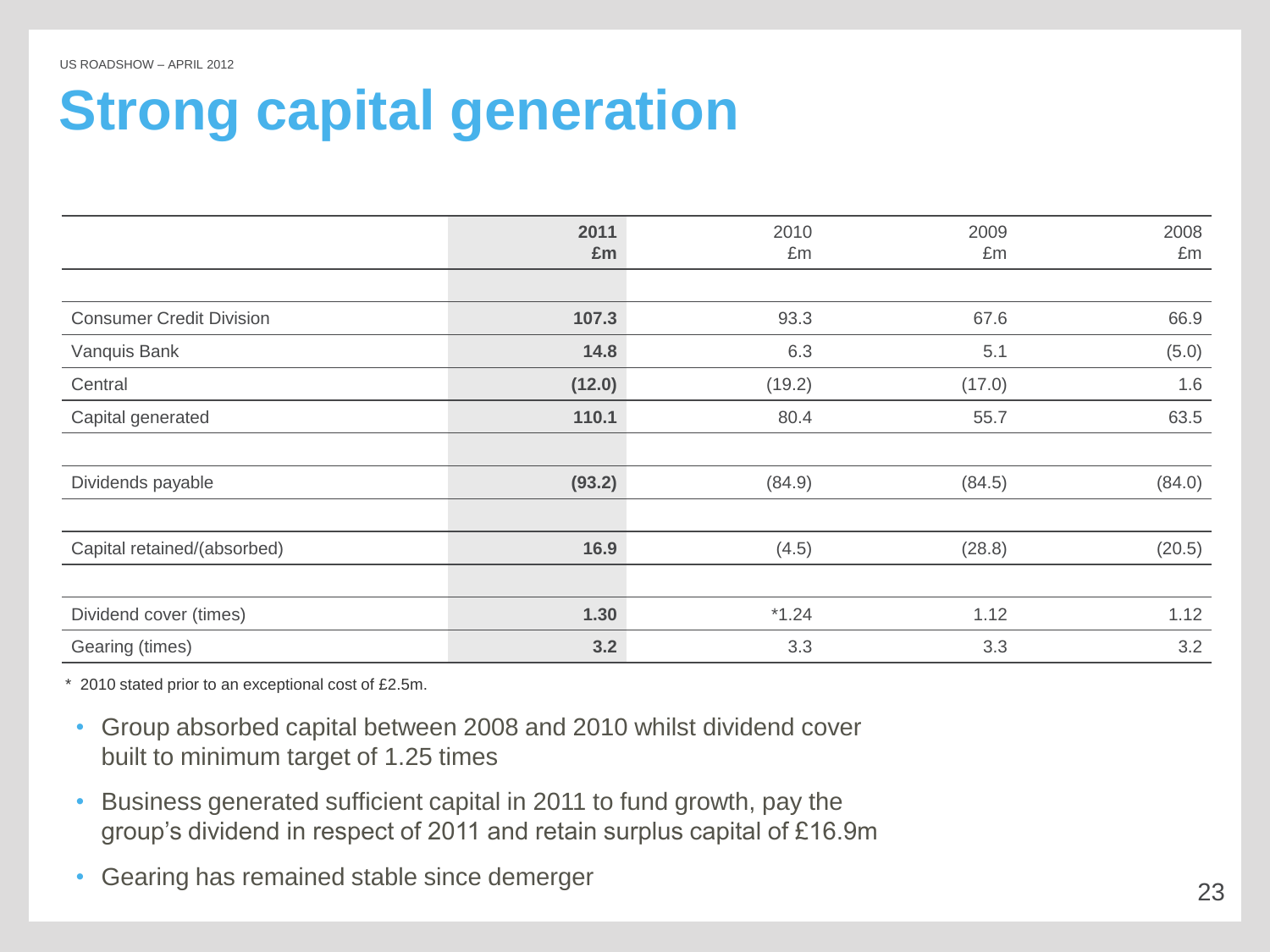### **Vanquis Bank – Capital generation**

|                                               | <b>Capital</b><br>generation | Equity     | Receivables | Equity to<br>receivables |
|-----------------------------------------------|------------------------------|------------|-------------|--------------------------|
| At 31 December 2010                           | £m                           | £m<br>70.5 | £m<br>345.0 | $\%$<br>20.4%            |
|                                               |                              |            |             |                          |
| Profit before tax                             | 44.2                         | 44.2       |             |                          |
| Tax                                           | (11.7)                       | (11.7)     |             |                          |
| Profit after tax                              | 32.5                         | 32.5       |             |                          |
| To fund growth in receivables (20% x £108.4m) | (21.7)                       |            |             |                          |
| Other movements                               | 4.0                          | 3.5        |             |                          |
| Surplus capital generated                     | 14.8                         |            |             |                          |
|                                               |                              |            |             |                          |
| Dividends - July 2011                         | (5.0)                        | (5.0)      |             |                          |
| Dividends - March 2012                        | (5.0)                        | (5.0)      |             |                          |
|                                               |                              |            |             |                          |
| At 31 December 2011                           | 4.8                          | 96.5       | 453.4       | 21.3%                    |

- Vanquis Bank is generating sufficient capital to fund its own growth and maintain its regulatory capital base
- Remitted first dividend of £5m to Provident Financial plc in July with a further £5m in respect of 2011 due to be paid in March 2012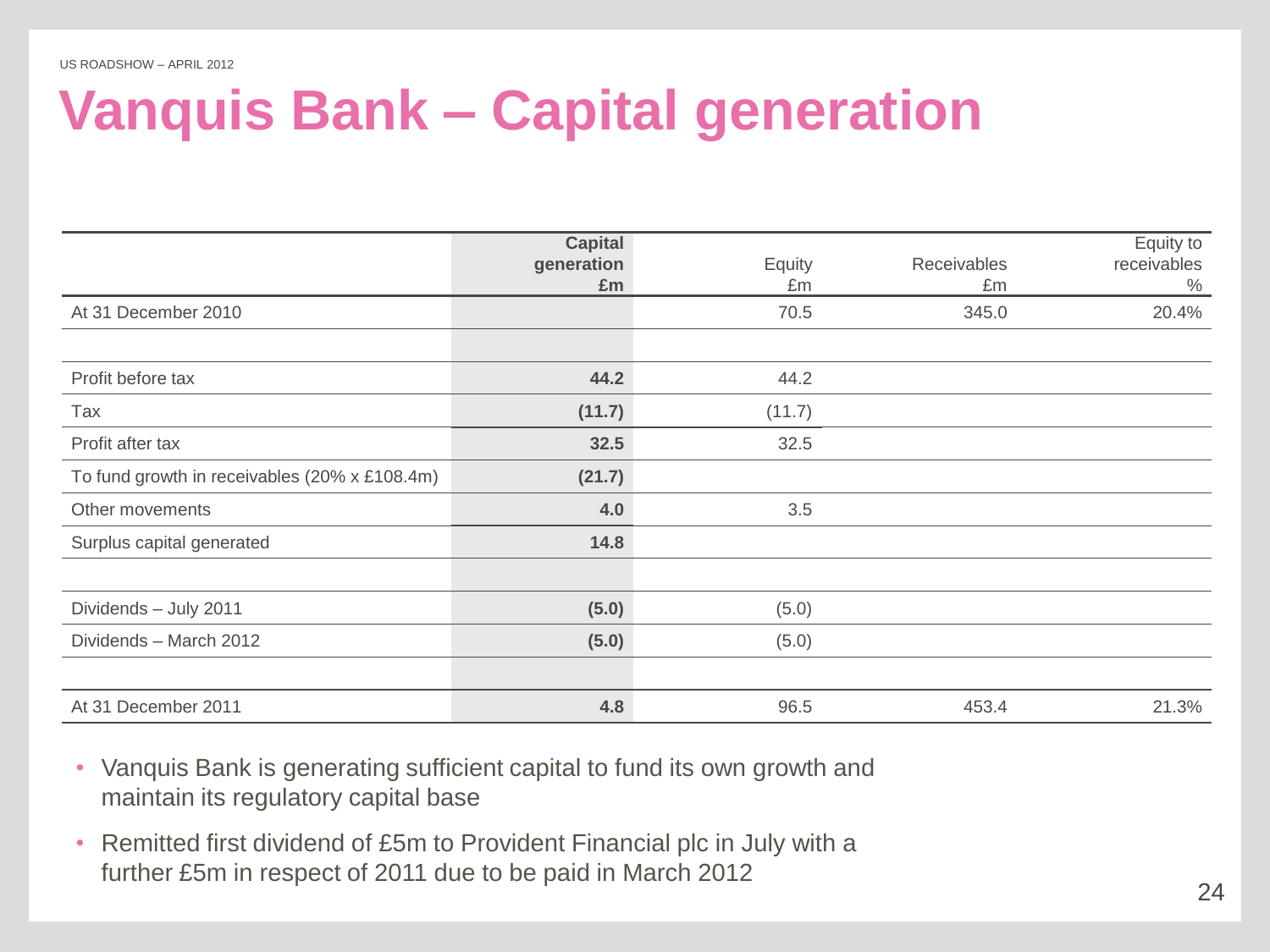#### **Dividends**

- 2011 full-year dividend of 69.0p per share (£93.2m)
- Increase of 8.7% on historical rate of 63.5p per share
	- $\rightarrow$  14% increase in 2011 EPS
	- $\rightarrow$  Exceptionally strong capital generation of £110m
	- $\rightarrow$  Strength of group's funding and liquidity positions
	- $\rightarrow$  Cover of 1.30 times versus minimum of 1.25 times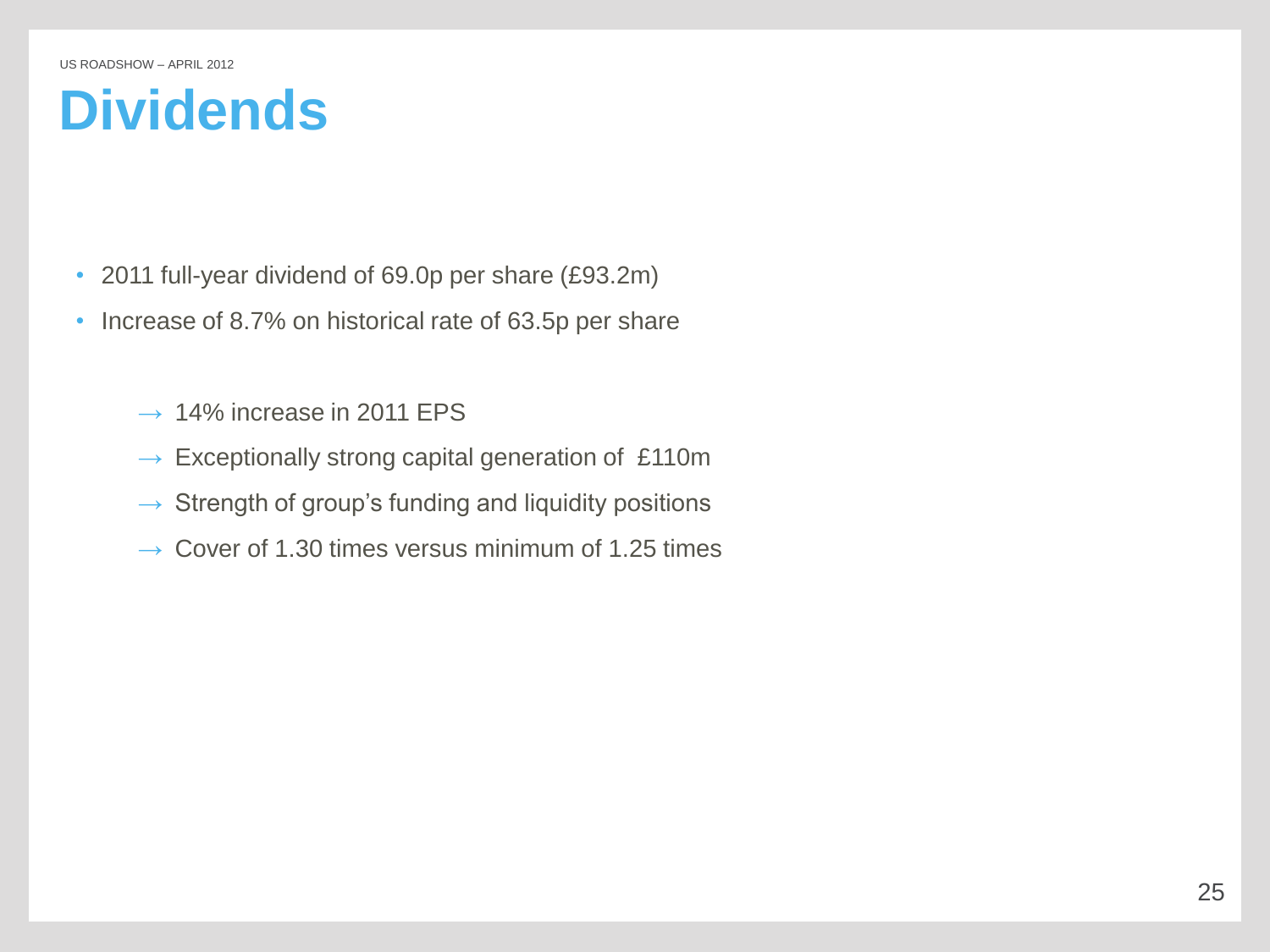### **Regulatory update**

- Implemented relevant parts of Irresponsible Lending Guidance for Creditors and the EU Directive on Consumer Credit by February 2011
- On 1 November 2011, FSA and OFT issued a joint consultation on proposed guidance in relation to payment protection products
	- Builds on high level guidance from FSA and reaffirms previous OFT guidance
	- Covers both insurance products (FSA regulated) and non-insurance products (generally OFT regulated) such as ROP product at Vanquis Bank
	- Final guidance expected in summer 2012
- On 21 November, Government published its response to HMT/BIS review of consumer credit and personal insolvency
	- Bristol University's Personal Finance Research Centre appointed to carry out research into impact of introducing a variable cap on total cost of credit
	- Update expected in spring 2012 and findings due summer 2012
- On 27 January 2012, Government published draft Financial Services Bill enabling creation of new regulatory architecture for financial services and transfer of responsibility for regulating consumer credit from OFT to FCA <sup>26</sup>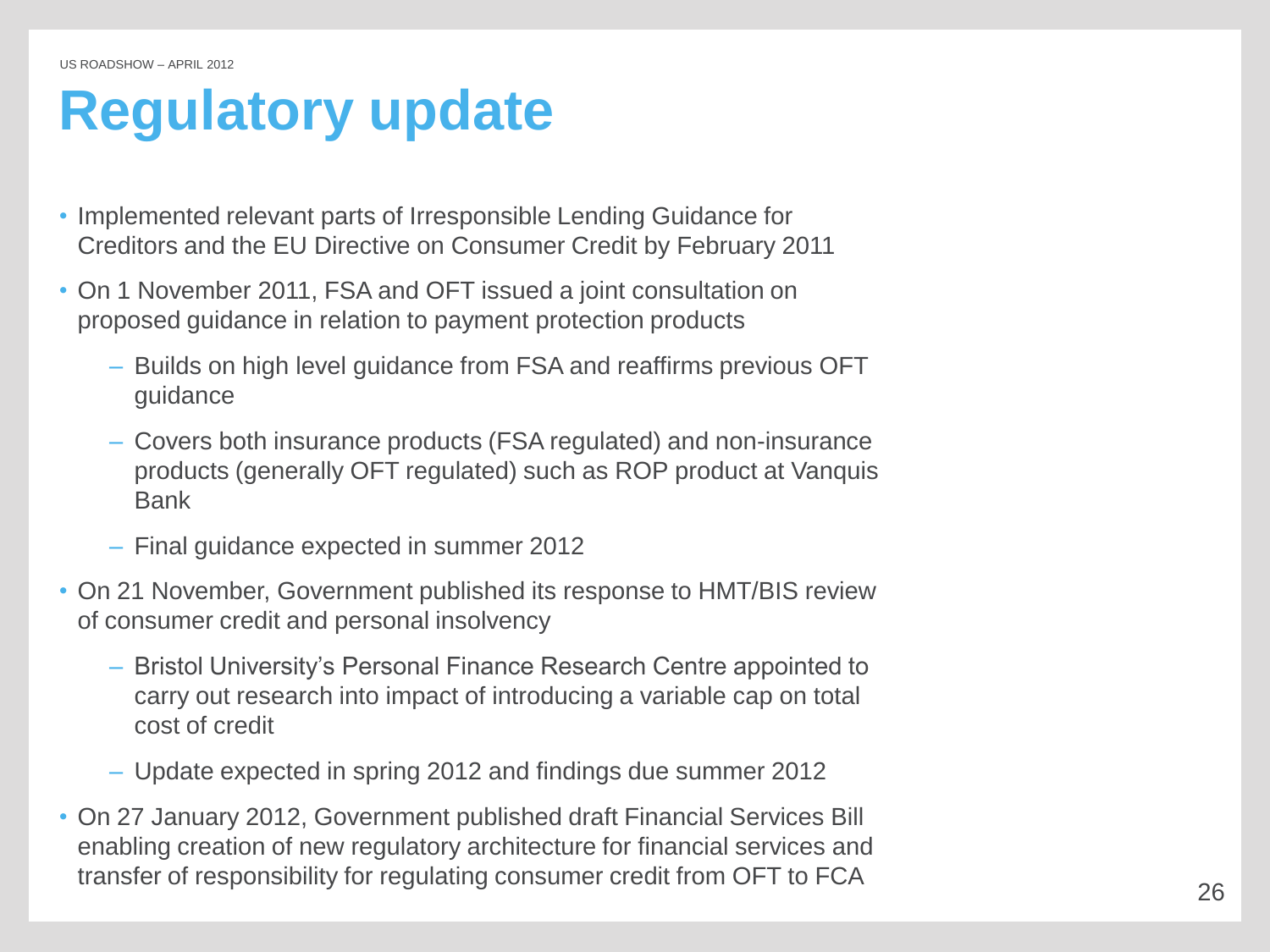#### **Outlook**

- Both businesses enter 2012 with benefit of very sound credit quality
- Credit standards will remain unchanged whilst pressure on customers' disposable incomes continues in an employment market that is displaying some weakness
- Group's funding position is extremely robust with renewal of core syndicated bank facility and Vanquis Bank's deposits programme providing headroom to meet all contractual debt maturities and execute in full on growth plans into 2015
- Focus in 2012 is to maintain tight credit standards whilst:
	- Developing opportunities for growth and greater operational effectiveness in CCD
	- Continuing to invest heavily in customer acquisition programme in Vanquis Bank
- First two months of 2012 has seen a robust collections performance in CCD and continued strong performance from Vanquis Bank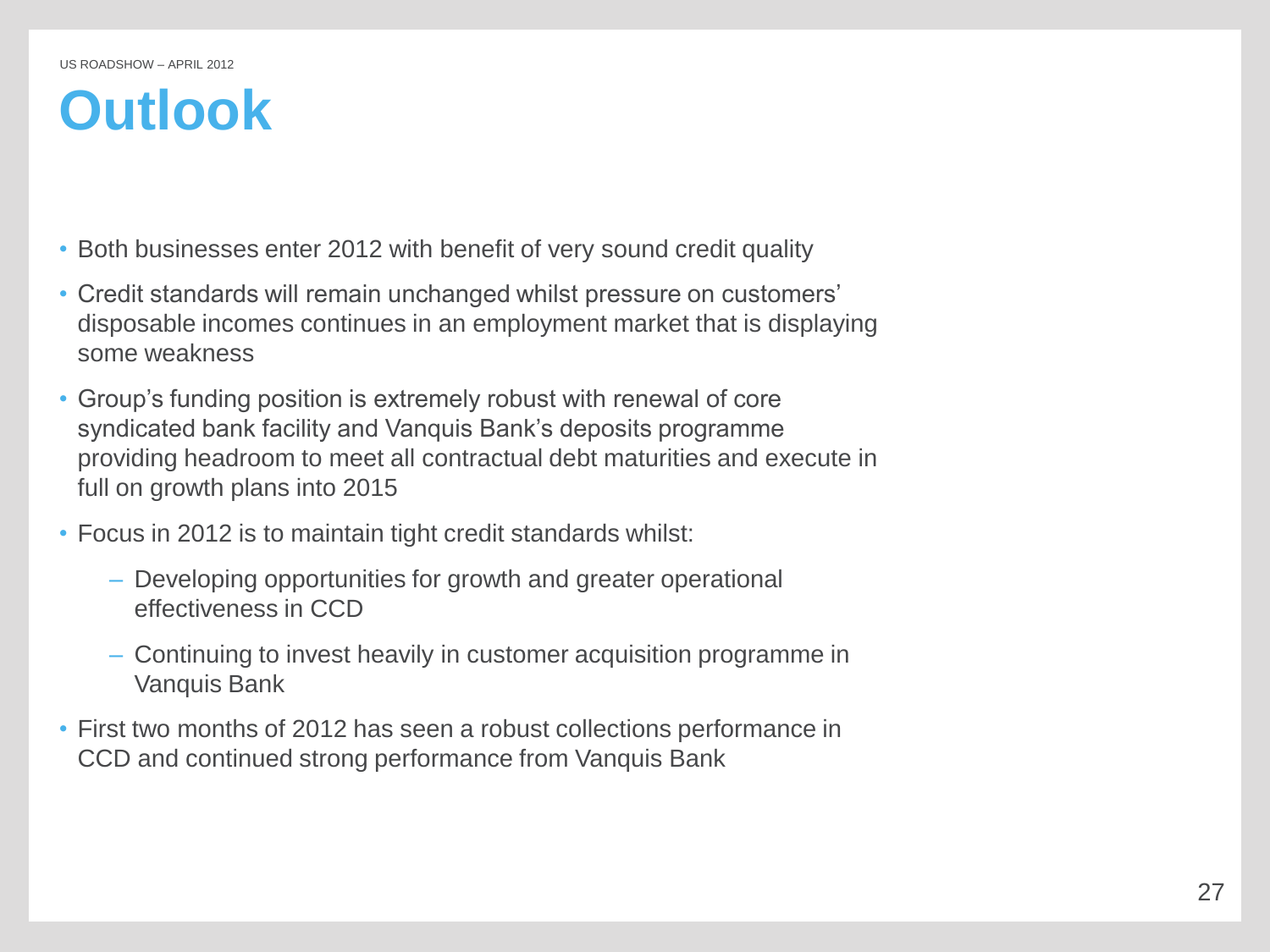#### **Investment case – Vanquis Bank potential**

- Vanquis Bank has the potential to accrue significant value for shareholders
- Strong investment in developing the customer base:
	- Should support continuing receivables growth at a similar level to recent years (c.£75m-£100m p.a.)
	- Whilst maintaining tight underwriting and a post-tax ROE of 30-35%
- We believe that Vanquis Bank has the potential for:
	- 1.0 to 1.2 million customers with
	- An average balance of between £800-£1,000
	- Generating £1bn of receivables
	- Development of further revenue streams
- Progress will be dictated by:
	- Economic conditions
	- Emergence of competition
	- Maintaining targeted return on equity of at least 30%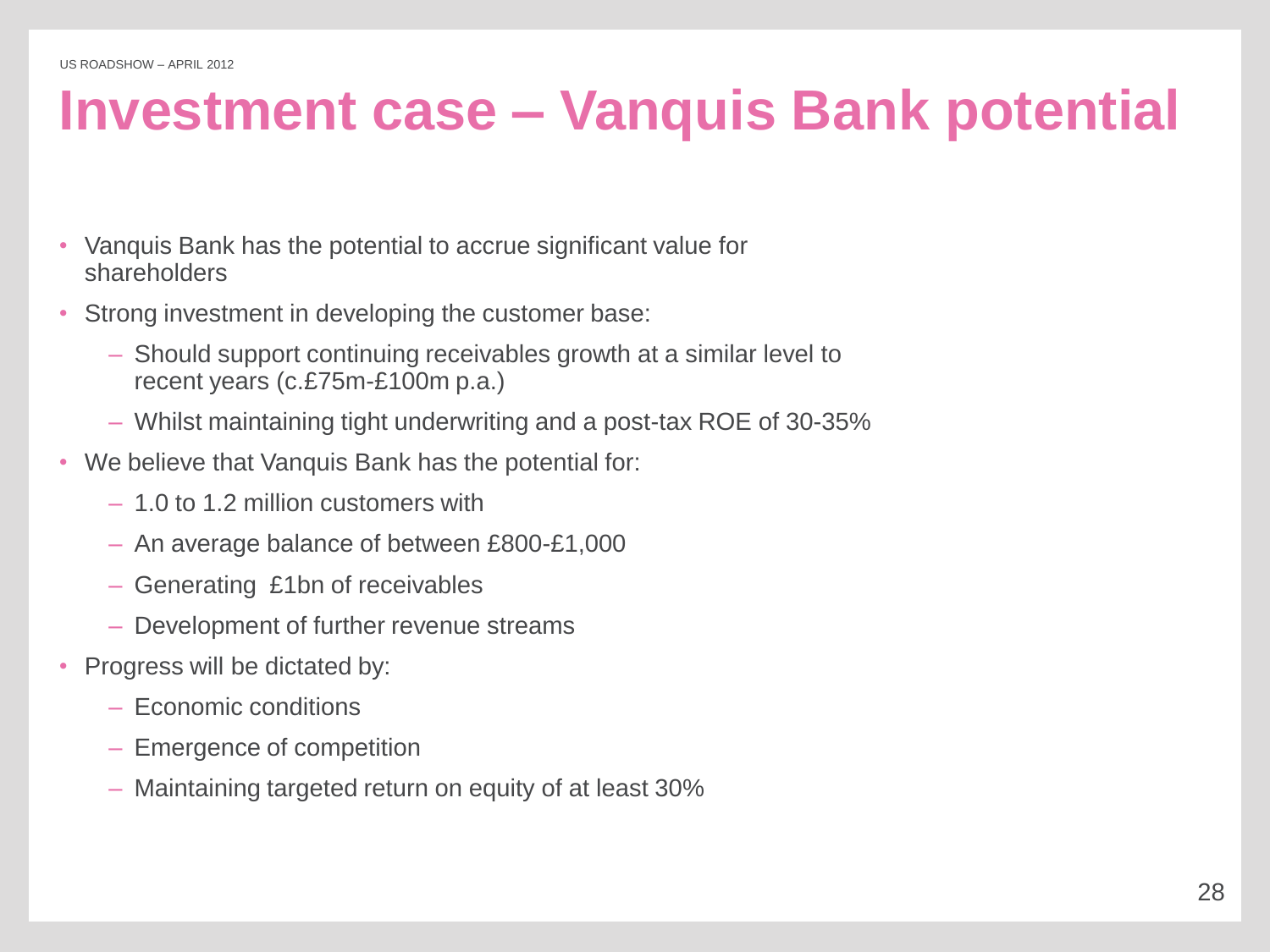#### **Investment case – Group**

- Non-standard credit market will remain the domain of specialists
- An attractive business model:
	- Home-collected Credit business with opportunities for growth
		- **Growing agent capacity**
		- **Expanding the footprint**
	- Strong, profitable and capital generative growth in Vanquis Bank
- Resilient to current market conditions and regulatory environment
- High ROE businesses which are very capital generative
	- Supports a high payout ratio and a progressive dividend policy
- Strong balance sheet and prudent funding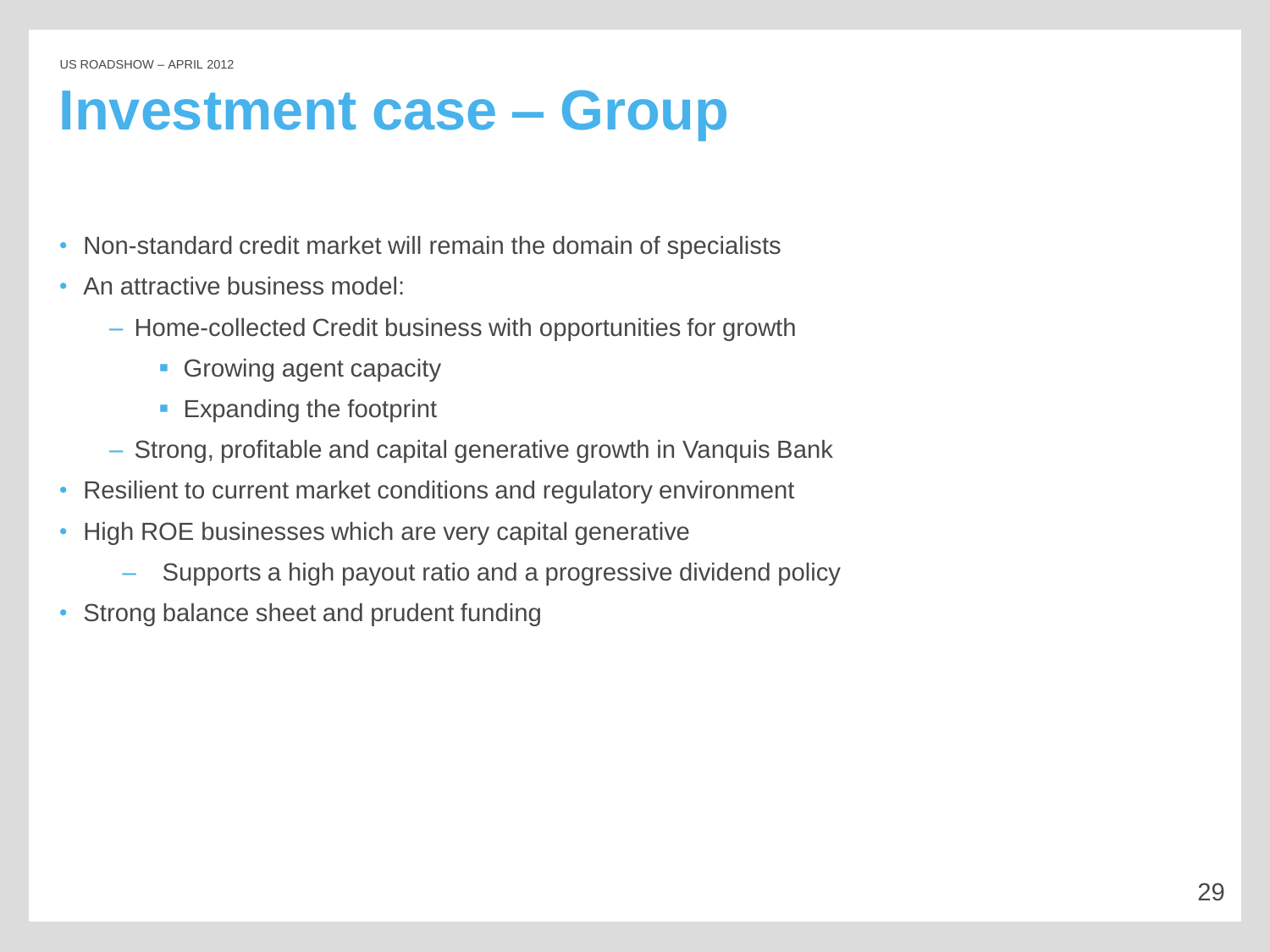US ROADSHOW – APRIL 2012

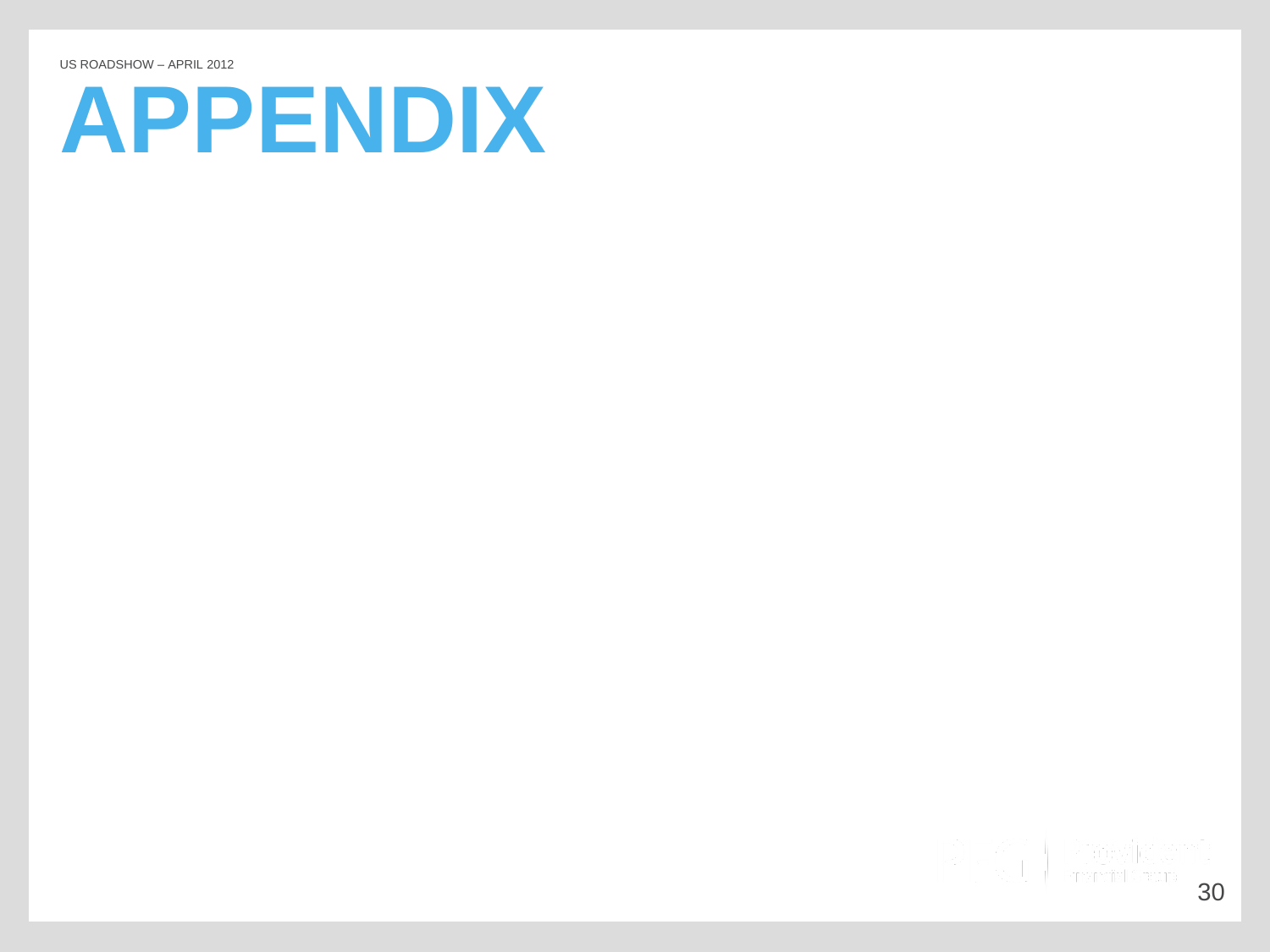#### **Home-collected Credit – Providing a valued community service**

- Community based model business conducted face-to-face by agents who typically live in the communities they serve
- Provides access to credit for those who might otherwise be financially excluded
- Endorsement from key regulatory bodies
- Over 90% of customers are satisfied or very satisfied with Provident's Home-collected Credit service
- Member of the Dow Jones Sustainability World Index, the Dow Jones STOXX Sustainability Index and the FTSE4Good Index
- Received maximum rating score of 100 and ranked joint first globally amongst financial services companies in the FTSE4Good Index Series

Meeting the needs of the community with exceptionally high levels of customer satisfaction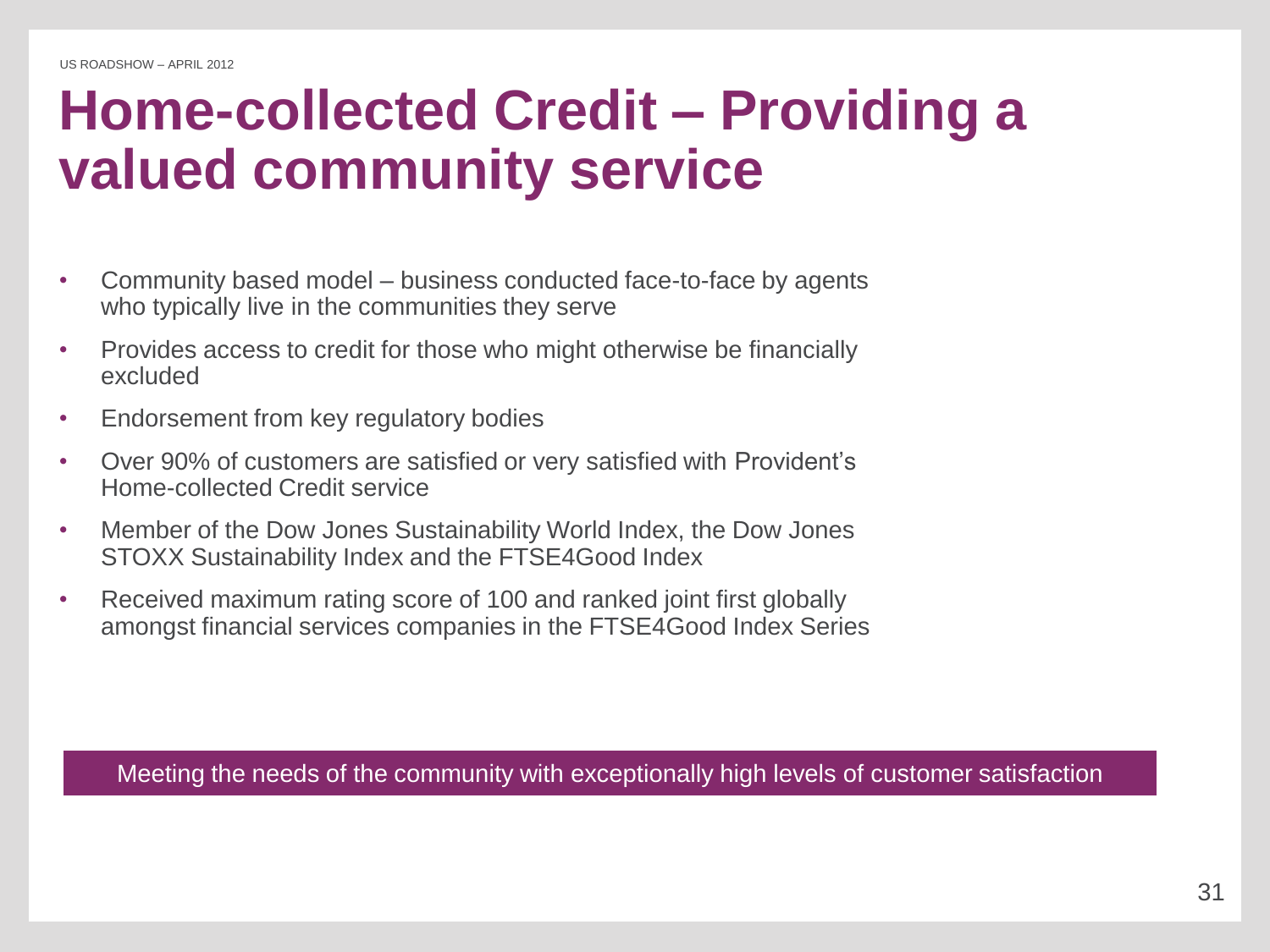#### **Home-collected Credit – Providing a valued community service**



- One-off purchases (e.g. major appliances or unexpected car repairs)
- Day-to-day living expenses **x**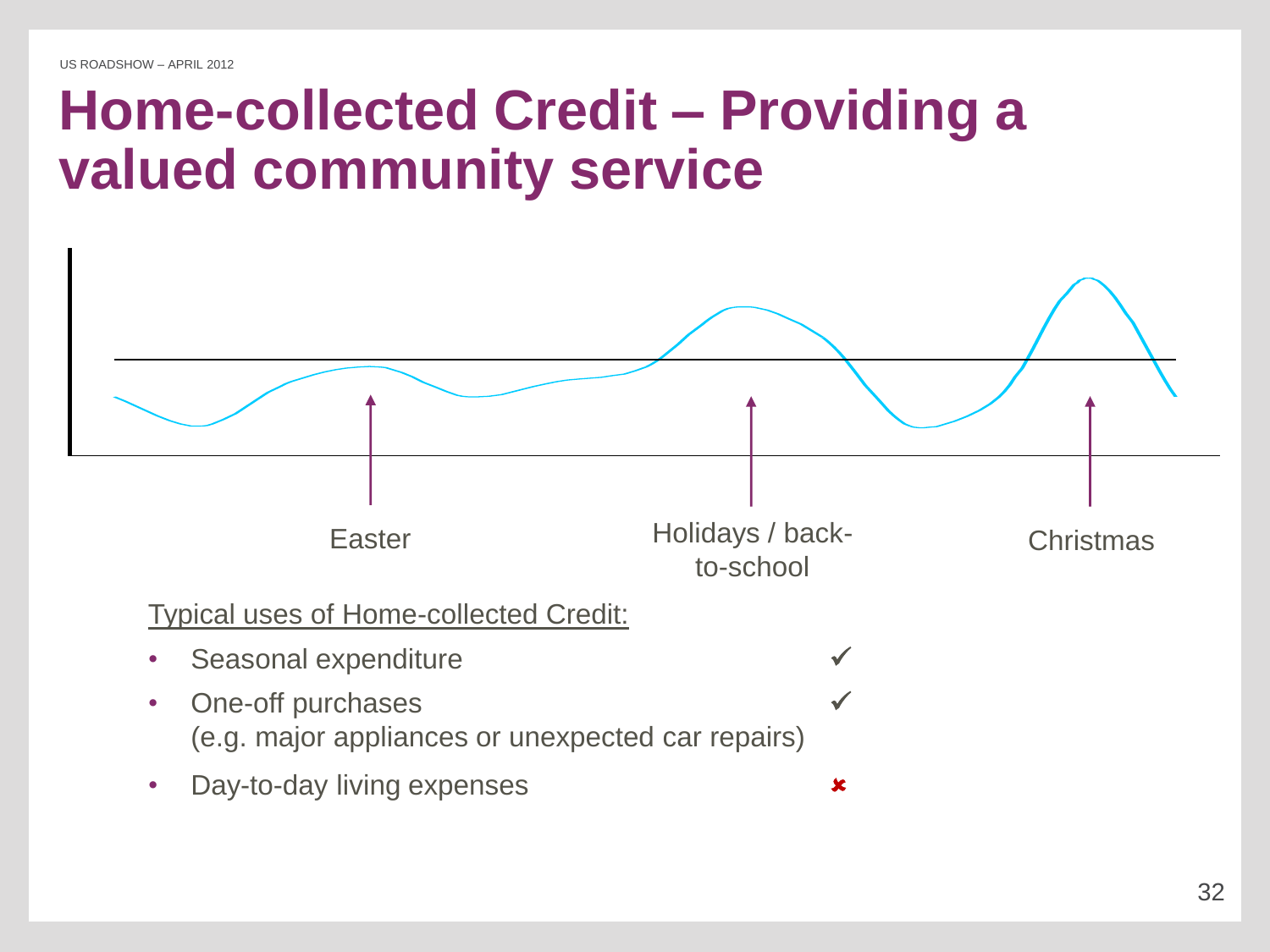#### **Home-collected Credit – Business dynamics**

| Simple, transparent<br>financial products | • Small (typically £500), short-term (typically 1 year) and affordable (typically<br>£17 per week) unsecured loans<br>Fixed weekly repayments that do not change, even if payments are<br>$\bullet$<br>missed. No hidden charges, arrangement fees or penalties<br>Products are priced appropriately to reflect in particular the size of the<br>$\bullet$<br>loans, the method of collection and the risk of default |
|-------------------------------------------|-----------------------------------------------------------------------------------------------------------------------------------------------------------------------------------------------------------------------------------------------------------------------------------------------------------------------------------------------------------------------------------------------------------------------|
| <b>Strong customer</b><br>relationships   | • Weekly face-to-face visits between agent and customer (90 million visits<br>each year) build strong and trusted relationships, which drives robust<br>underwriting, customer satisfaction and collections performance                                                                                                                                                                                               |
| <b>Market-leading</b><br>position         | • c.60% market share allows our 10,500 agents to have enormous<br>knowledge of the local environment, but also with a national support and<br>credit systems framework                                                                                                                                                                                                                                                |
| <b>Operational structure</b>              | Hierarchical field structure provides a robust framework to control and<br>$\bullet$<br>manage the network of agents with weekly review meetings<br>Important to ensure sufficient operational resource to manage collections,<br>$\bullet$<br>through the cycle, for lending made<br>Extremely responsive to changes in local economic environment                                                                   |
| <b>Strong control</b><br>environment      | Agent commission almost entirely based on collections and not lending<br>Managed and operated as a cash-based business<br>٠<br>Extensive independent audit checks on agents and field network<br>$\bullet$                                                                                                                                                                                                            |

33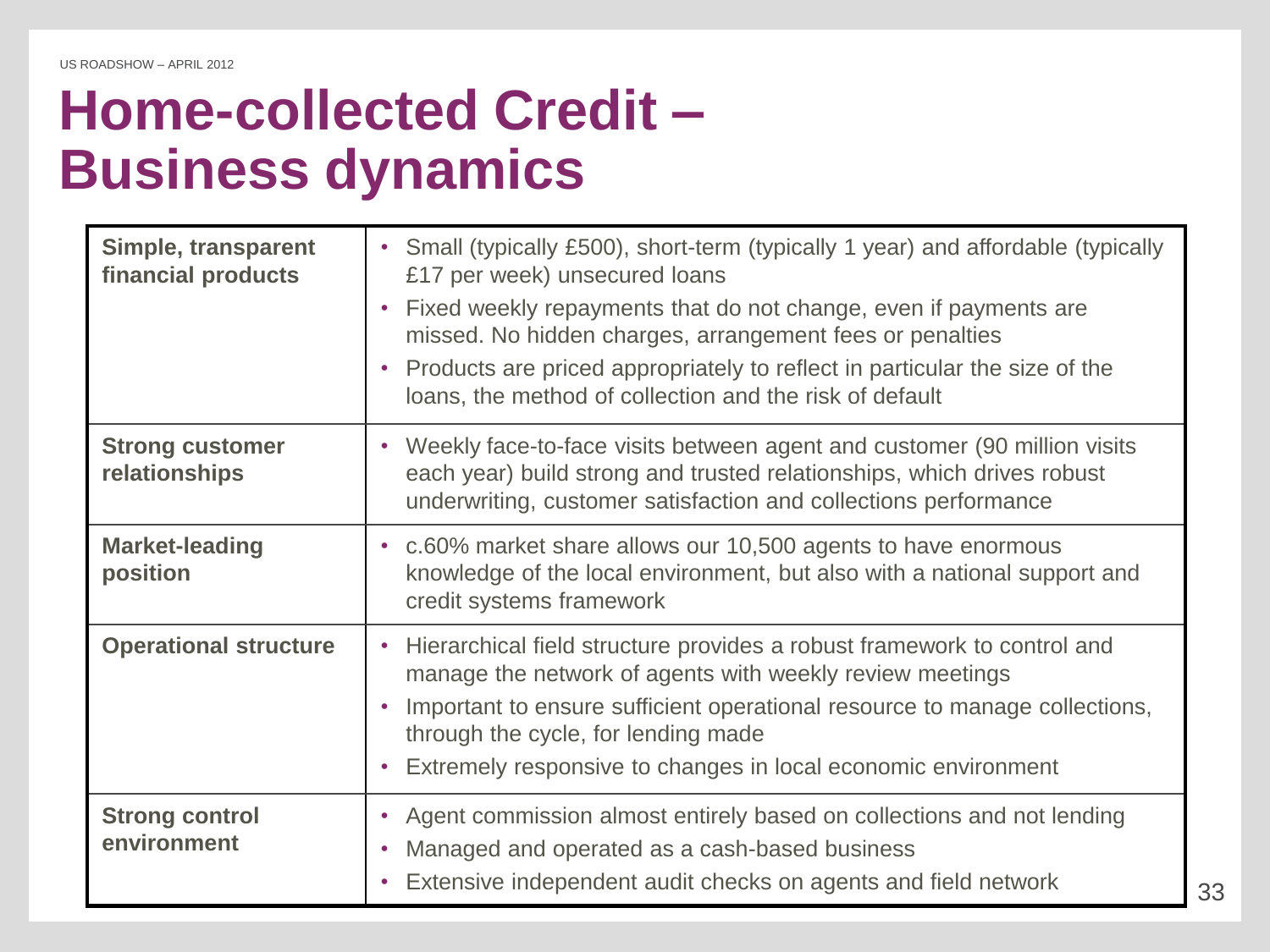#### **Vanquis Bank – Revolving, VISA-branded credit card**

- Developed organically, rolled-out in 2005
- Holds a banking licence and regulated by the FSA
- Broke even in 2007
- Strong profits growth through the economic downturn
- Over 700,000 UK customers
- Small credit lines focussed upon customers with limited over indebtedness
- High levels of credit utilisation
- Typical APR 39.9%
- Yield on receivables book >50%
- Commenced retail deposit taking in July 2011
- Potential to grow to 1m 1.2m customers with a receivables book of £1bn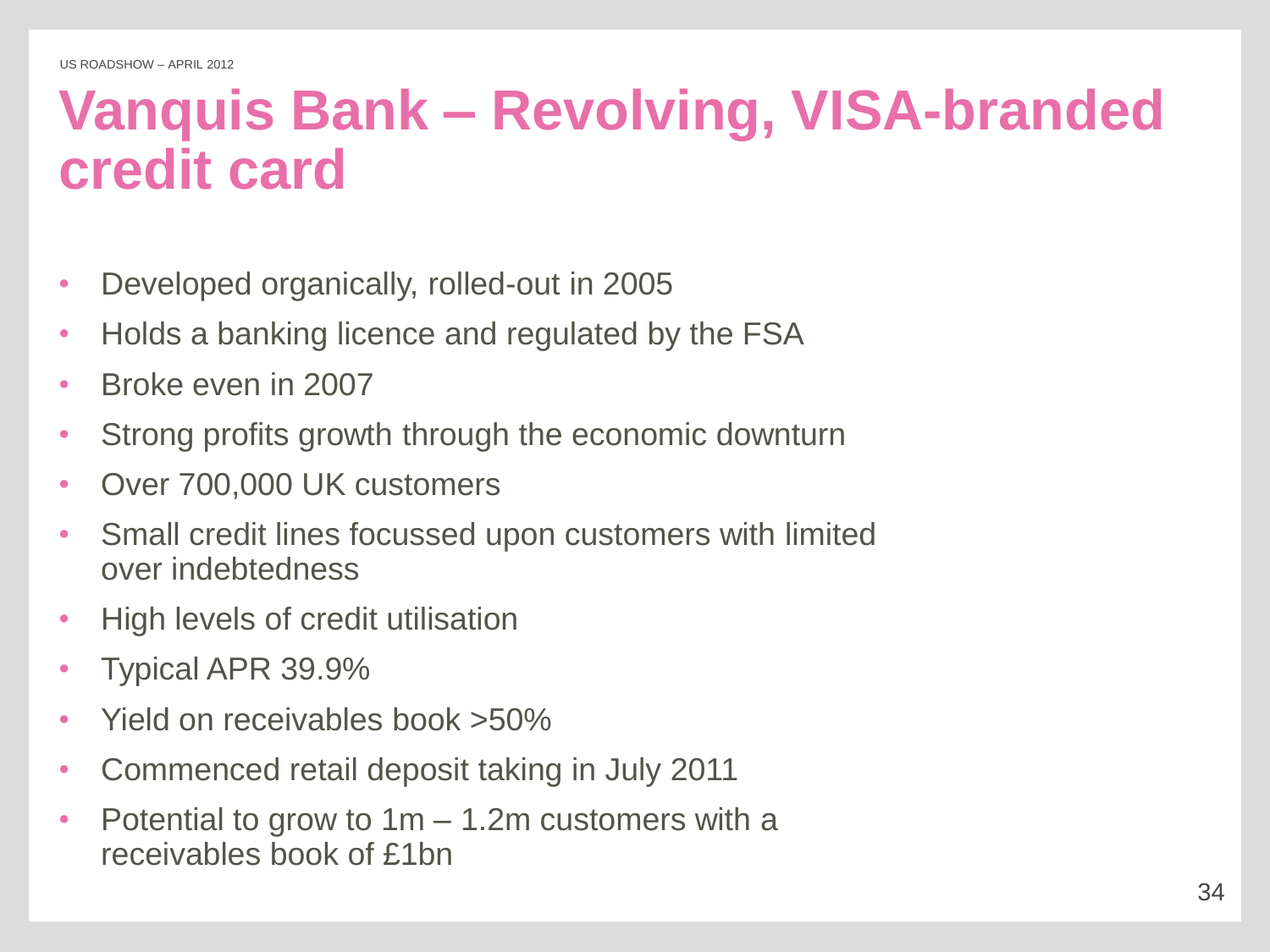### **Vanquis Bank – Business dynamics**

| <b>Low and Grow</b><br>strategy                                           | Customers are introduced with a small credit limit (typically £250)<br>$\bullet$<br>Growth in balance, dependent upon performance, to average credit line of<br>$\bullet$<br>circa £950                                                                                                              |
|---------------------------------------------------------------------------|------------------------------------------------------------------------------------------------------------------------------------------------------------------------------------------------------------------------------------------------------------------------------------------------------|
| <b>Targeted customer</b><br>profile                                       | Typical customers are non homeowners with an annual income of £15k to<br>$\bullet$<br>£30k with low levels of other indebtedness<br>Customer segment is well understood and the risk is priced accordingly<br>$\bullet$<br>(typical APR $39.9\%$ )                                                   |
| <b>Sophisticated</b><br>underwriting<br>techniques and<br>high quality MI | Balanced scorecard with credit reference information for all applications<br>$\bullet$<br>Low and grow strategy means that behavioural scorecard is used for large<br>$\bullet$<br>portion of the exposure                                                                                           |
| <b>Conservative</b><br>approach to risk                                   | 80% decline rate reflects the desire to maintain quality and specific target<br>$\bullet$<br>market<br>Relatively low average balances (c.£650) and minimum monthly repayment<br>$\bullet$<br>(c.E30)<br>Proactive management of card utilisation (75-80%) and undrawn line<br>$\bullet$<br>exposure |
| <b>Competitive</b><br>position                                            | Mainstream competitors have exited the market and, therefore, customers<br>$\bullet$<br>typically have limited other sources of credit available<br>Potential to grow to $1m - 1.2m$ customers with a receivables book of £1bn<br>$\bullet$                                                          |